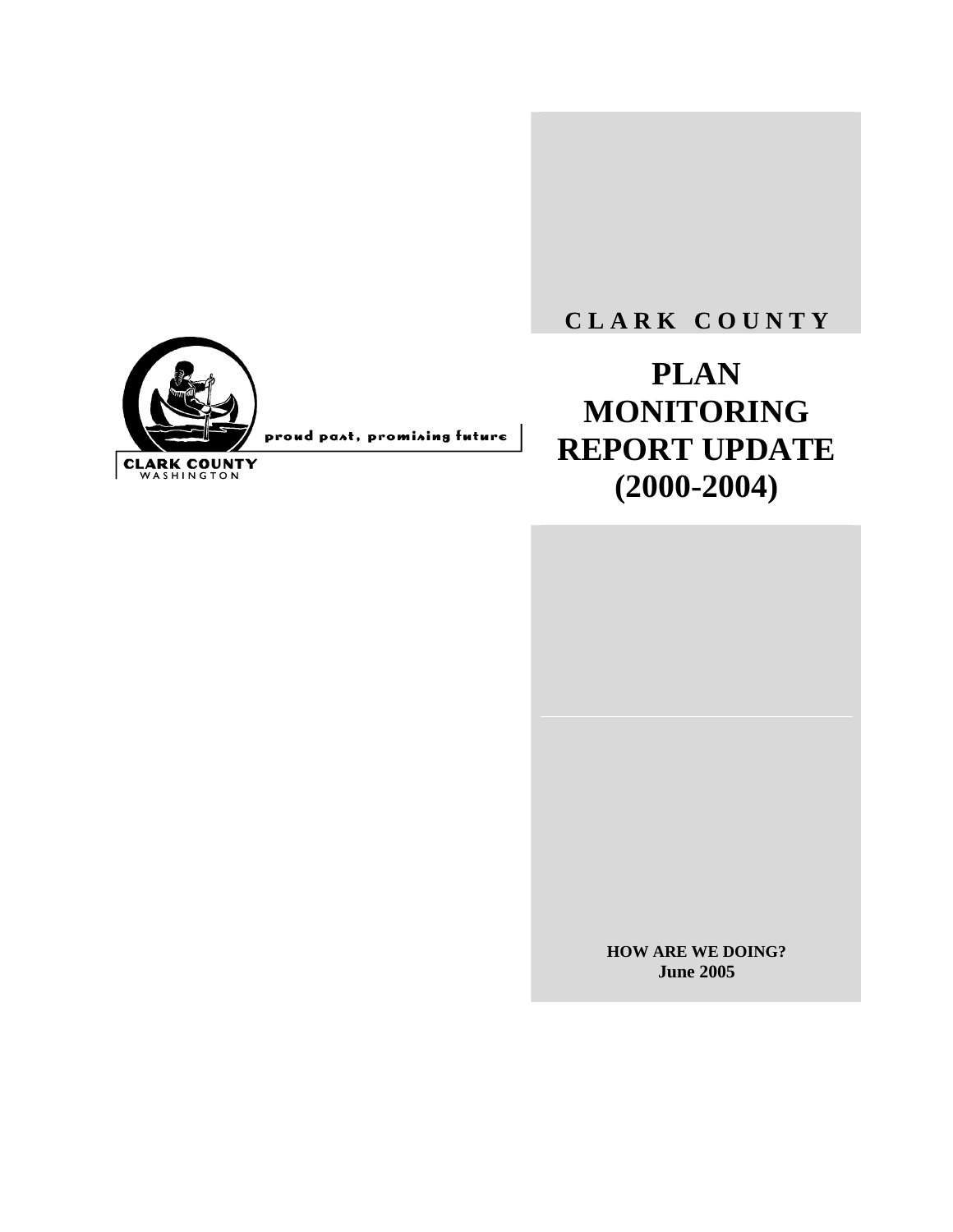#### **Board of Commissioners**

Betty Sue Morris, Chair Marc Boldt Steve Stuart

# **County Administrator**

Bill Barron

# **Community Development Department**

Richard Carson, Director Oliver Orjiako, Senior Planner Jose Alvarez, Planner

Community Development would like to thank:

# **Department of Assessment and GIS**

Ken Pearrow Bob Pool Barbara Hatman Deborah Whitcomb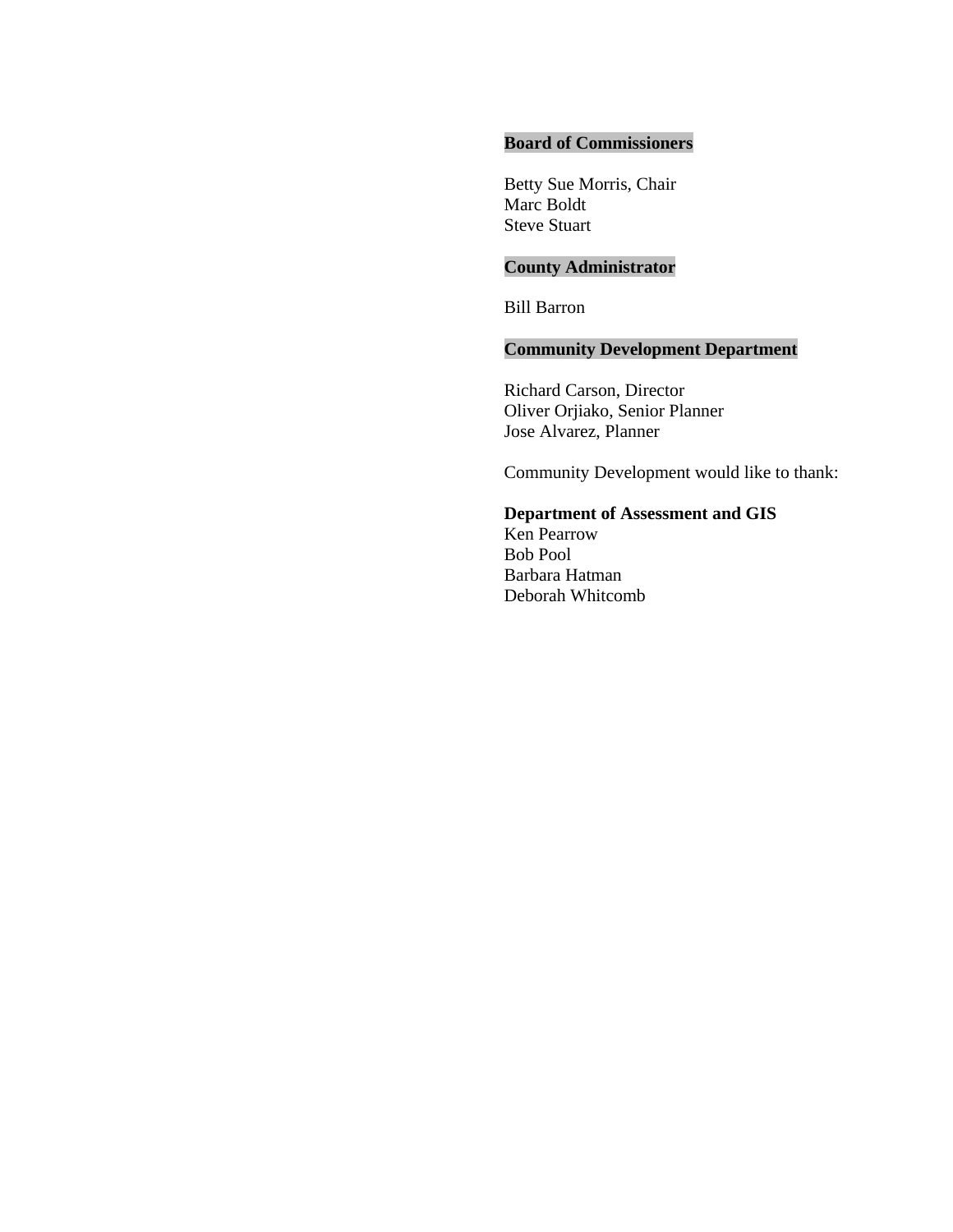#### **EXECUTIVE SUMMARY**

This is the second report on how the County is doing in relation to key indicators identified in its growth management plan. It presents information and observations with regard to the County's commitment to monitoring the progress of its growth policies. The report relies on building activity data and other available information for the observations. The first Clark County Plan Monitoring Report (1995-1999) was published in July 2000. That report documented the growth patterns observed during the first five years of planning under the 1994 State of Washington Growth Management Act (GMA). In August of 2002, the Clark County Buildable Lands Report was published. This report was the first step in meeting the requirements of RCW 36.70A.215 under The Growth Management Act Review and Evaluation Program. In it, Clark County reports on residential and employment densities achieved since adoption of the 1994 Comprehensive Plan. This report documents the growth and development activity since these reports were published. The County no longer publishes information on all of the 23 key indicators listed in the 1994 plan, but has a continuing obligation under the buildable lands legislation (RCW 36.70A.215 ) and under current policies and ordinances to monitor the number of permits issued.

The purpose of this report is to provide updated information on how well the County is implementing its growth management policies in relation to certain indicators. The primary sources of data are actual new residential, commercial and industrial development activity from January 2001 through December 2004. Clark County's Geographic Information System (GIS) was used to link assessment records taken from building construction or year-built data to identify units within city and urban growth area boundaries, acreage and density.

In this report, residential development is expressed in terms of net acres, while commercial and industrial development is shown in gross acres. The commercial and industrial acreage does not reflect the following types of infrastructure: public right-of-way, private streets, public utility easements, open space tracts, or parks.

Following are the major observations presented in this report:

- During the analysis period (2001 through 2004) Clark County overall achieved a residential split of 80% single family development and 20% multi-family development.
- Residential development within the urban area of Clark County consumed 2,031 acres with a density of 5 dwelling units per net acre.
- Available data shows that the amount of land developed in commercial and industrial designated areas totaled 830 gross acres. Commercial uses consumed 602 acres and industrial uses consumed 228 acres.
- Review of development indicates that about 20% of development has occurred on portions of parcels with critical lands. Approximately 41% of industrial development has occurred on portions of parcels with critical lands. About 23% of commercial development has occurred on portions of parcels with critical lands.
- Given the underlying zoning, the development potential of vacant residential land in the rural area is approximately 12,111 lots. Assuming 2.6 persons per household, there is potential for additional rural capacity of 31,488 persons.

i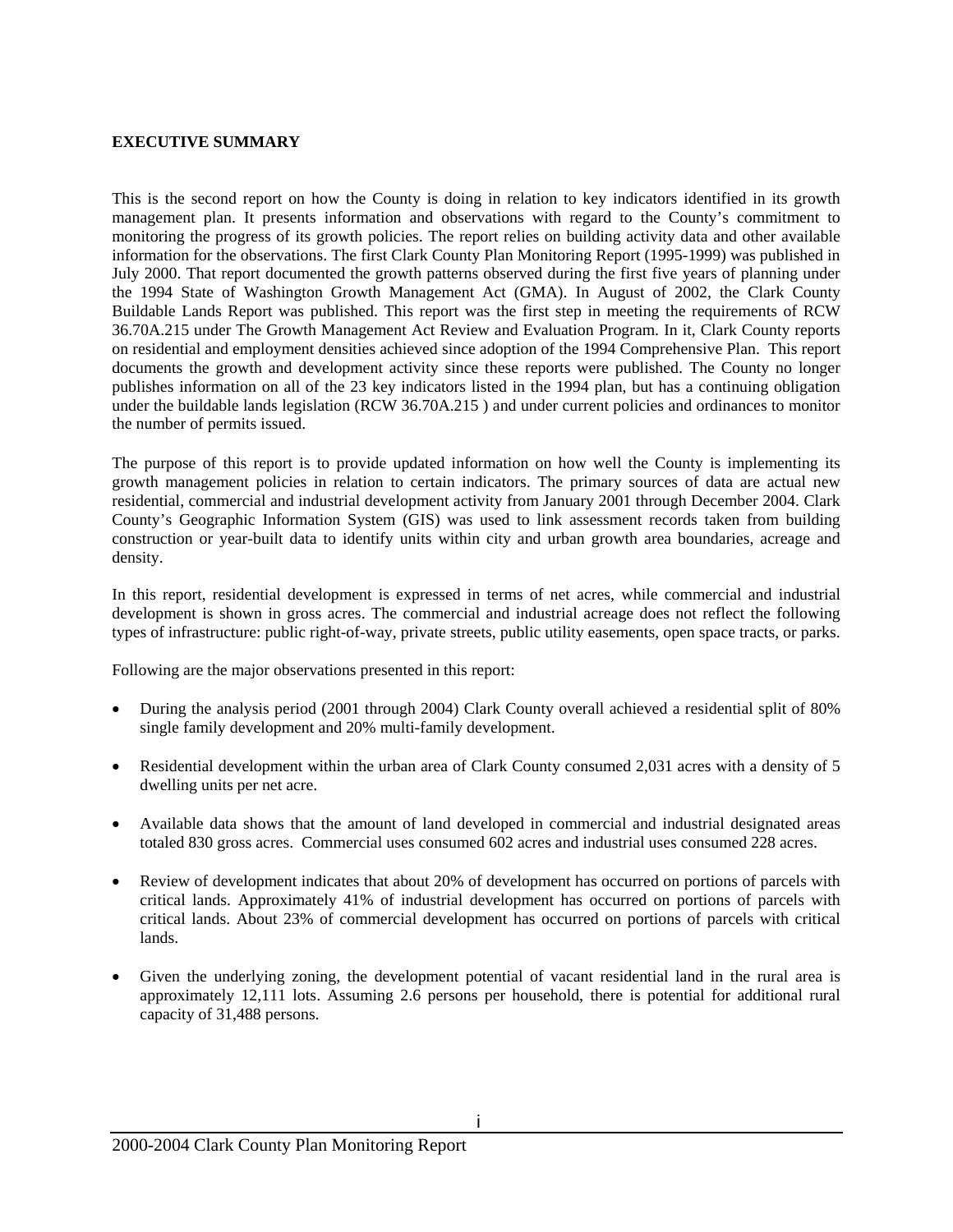| Single Family Residential Development Activity 2001-200411 |
|------------------------------------------------------------|
|                                                            |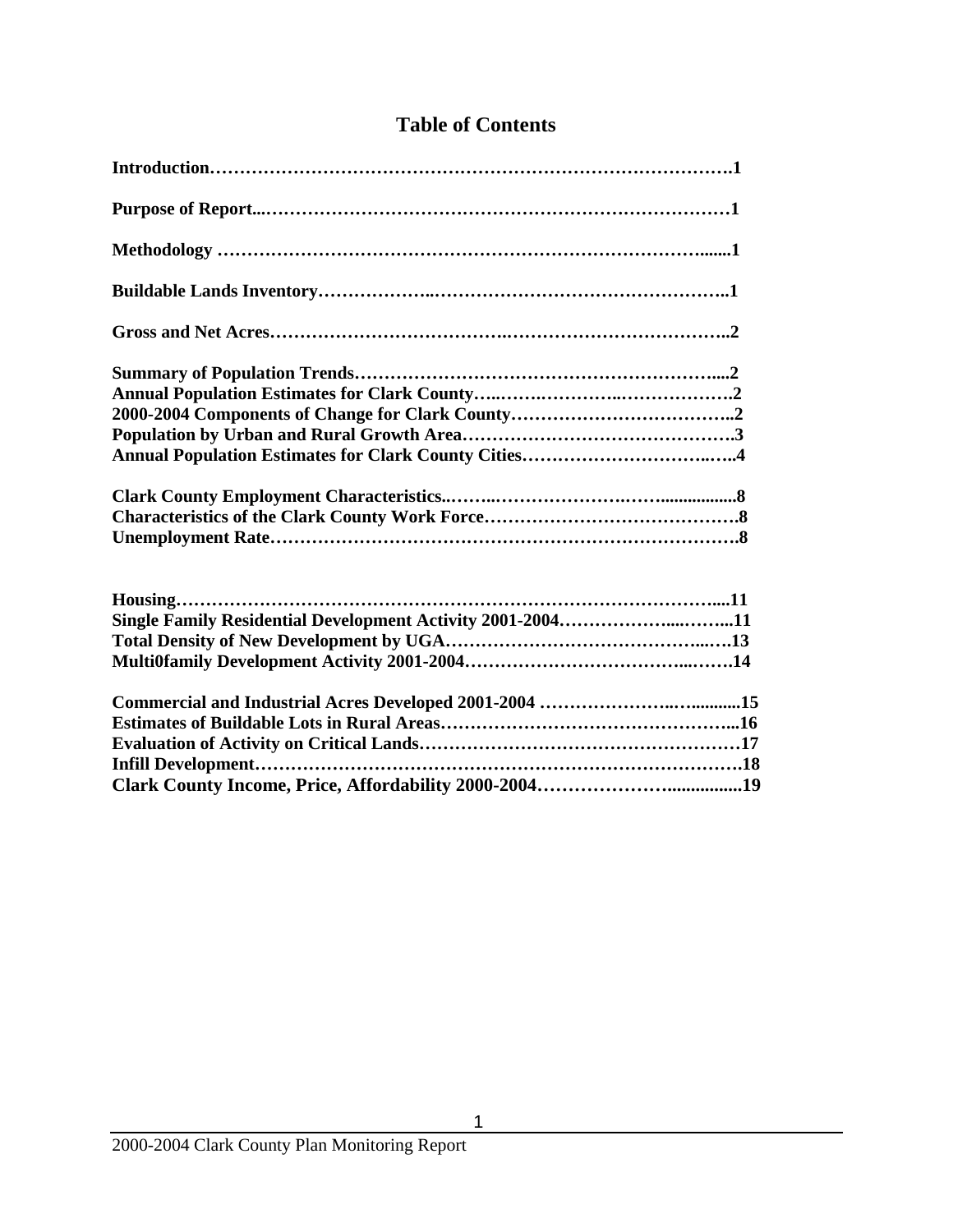#### **Introduction**

The amendments to the Growth Management Act (GMA) in 1997 require Clark County and its cities to monitor their inventory of buildable lands as well as to record the densities achieved in new development. As a result, many jurisdictions under the state law will be carrying out periodic review and capacity evaluation on a regular basis in the future. The first Clark County Buildable Lands Report, completed in 2002, represents the technical findings needed to comply with the requirements of RCW 36.70A.215.

This report uses building permit information, planning assumptions and available data to provide information on actual development activity and technical findings on adopted policies. In the future, these documents will be summarized to provide actual trends in density, and mix of housing development that have occurred in the County and its cities. State law, requires the next evaluation of the buildable lands program to be completed in 2007.

# **Purpose of the Report**

The purpose of this report is to provide information on how the County is doing in relation to actual development and to provide progress on its growth management policies. With the adoption of the updated 2004 Growth Management Comprehensive Plan, the County no longer monitors all of the 23 key indicators listed in the 1994 plan. However, State law, County Code and current policy direction provided by the Board of County Commissioners emphasize the importance of continuing to evaluate actual development and estimating available land supply. This report, therefore, provides information on actual development and conclusions based on the observed performance. Decision-makers can use the technical findings to verify compliance with adopted planning policies and assumptions and to determine whether there is a need for amendment. This report does not contain policy recommendations or specific benchmarks. It is not intended at this time to fulfill all of the requirements of RCW 36.70A.215. However, the report continues the County's commitment to evaluate development trends as well as monitor the inventory of buildable lands. A detailed seven year monitoring of density, trends and other indicators subject to state funding will be presented in future reports as required by RCW 36.70A.215.

## **Methodology**

Data was gathered by analyzing County and Cities "year- built" information. The primary sources of data were new commercial, industrial and residential year-built information based on assessment records from January 2001 to December 2004. This data was entered into the Clark County's Geographic Information System (GIS) tax lot record database file to link assessment year-built records for actual building construction to identify parcels within city and urban growth area boundaries, units, acreage and density.

# **Buildable Lands Inventory**

In 1992, Clark County began the Vacant Lands analysis to determine the potential capacity of urban growth areas to accommodate projected growth for the next 20 years as part of the GMA planning process. County staff met with interested parties from the development and environmental communities to collectively examine criteria to be used to compute the supply of land available for development within each urban growth boundary. From the process, a methodology was developed using Clark County's GIS as the primary data source. This process was revisited in the spring of 2000 by a technical advisory committee appointed by the Board of County Commissioners that reviewed the definitions for each classification of land and the assumptions that would be applied to them.

The definitions, criteria and assumptions used for the current land inventory information in this report are consistent with all the updated planning assumptions. For more information regarding the Vacant Buildable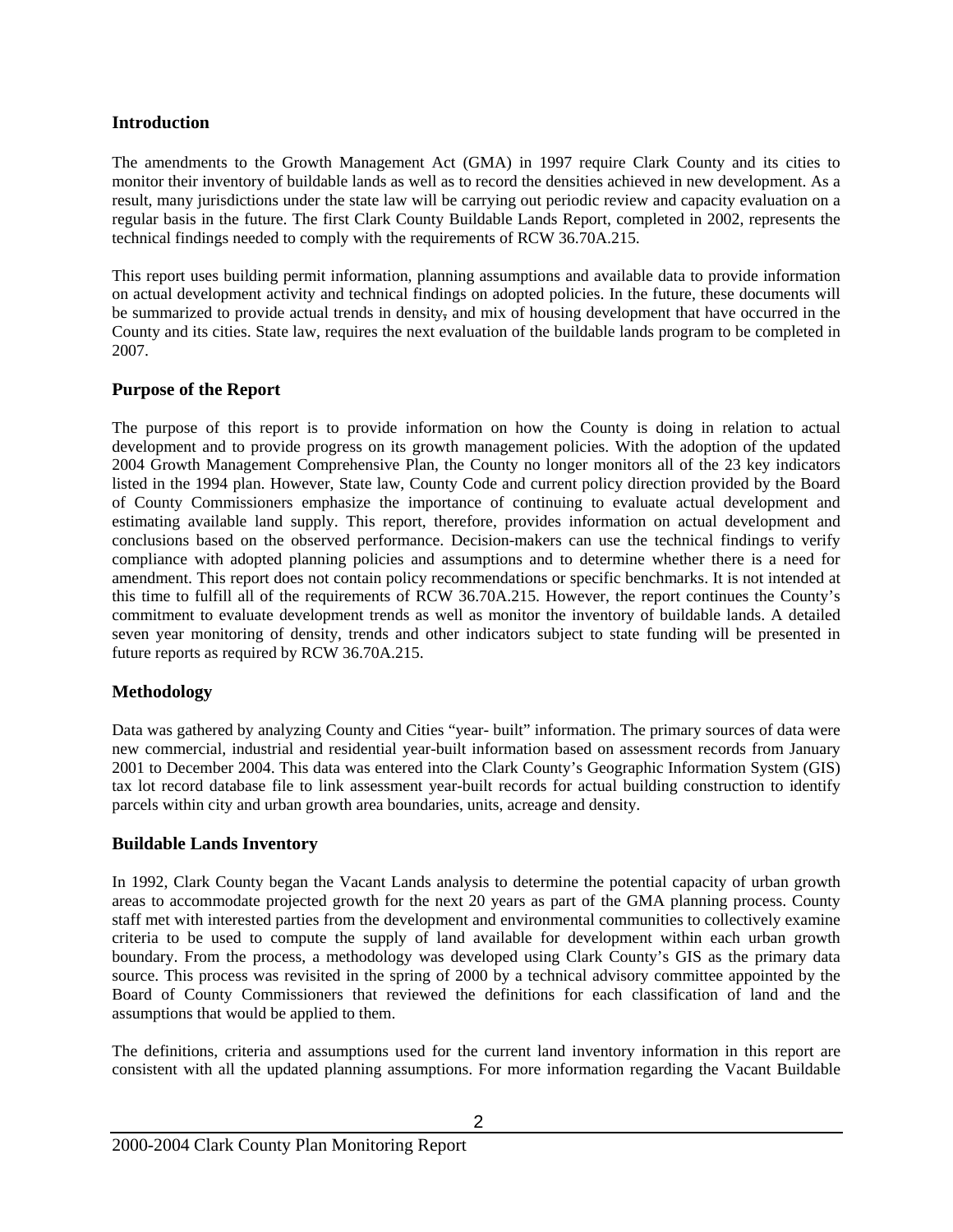Lands Model, contact Clark County Community Development, Long Range Planning Division or Bob Pool in the Clark County GIS.

#### **Gross and Net Acres**

A gross acre of vacant land is defined as the total amount of land before infrastructure dedication, i.e. (public right-of-way, private streets, public utility easements, open space tracts, or parks) but after critical areas have been deducted. A net buildable vacant acre is an acre of buildable vacant land after dedication for infrastructure and critical lands.

#### **Summary of Population Trends**

Clark County's 45 percent population growth during the 1990 to 2000 period was considerably greater than Washington state's population increase of 13 percent. Clark County added 107,185 new residents to the Portland – Vancouver Metropolitan Area from 1990 to 2000. Annual population estimates prepared by the Office of Financial Management show Clark County's population increased from 345,238 as counted in Census 2000 to 383,300 as of April 1, 2004. Since the 2000 census, the County's population has increased by 38,062 persons. This is 11.02 percent change from 2000-2004. The growing population increase in Clark County can be attributed to both natural increase – the difference between births and deaths- and net inmigration. Given current growth – an average of 9,515 every year – the County's population will exceed half a million in 20 years.

#### **Table 1. 2000-2004 Annual Population Estimates for Clark County**

|                     | Census |      | I---------April 1 Estimates---I         |      |      |                                             |                                             |                                             |                                             |                                               |
|---------------------|--------|------|-----------------------------------------|------|------|---------------------------------------------|---------------------------------------------|---------------------------------------------|---------------------------------------------|-----------------------------------------------|
|                     | 2000   | 2001 | 2002                                    | 2003 | 2004 | Annual<br><b>Net</b><br>Change<br>$00 - 01$ | Annual<br><b>Net</b><br>Change<br>$01 - 02$ | Annual<br><b>Net</b><br>Change<br>$02 - 03$ | Annual<br><b>Net</b><br>Change<br>$03 - 04$ | Annualized<br><b>Growth Rate</b><br>2000-2004 |
| <b>County Total</b> |        |      | 345,238 352,600 363,400 372,300 383,300 |      |      | 7,362                                       | 10.800                                      | 8.900                                       | 11.000                                      | 2.65%                                         |

*Source: Clark County Assessment and GIS, Office of Financial Management*

## **Table 2. 2000 -2004 Components of Change for Clark County**

| Year | <b>Births</b> | <b>Deaths</b> | <b>Natural Increase</b> | <b>Net Migration</b> |
|------|---------------|---------------|-------------------------|----------------------|
| 2000 | 5,422         | 2,239         | 3,183                   | 7,414                |
| 2001 | 5,223         | 2,299         | 2.924                   | 4,438                |
| 2002 | 5,361         | 2,358         | 3.003                   | 7,797                |
| 2003 | 5,609         | 2,303         | 3,306                   | 5,594                |
| 2004 | 5,117         | 2,893         | 2,224                   | 8,776                |

*Source: Clark County Assessment and GIS, Office of Financial Management*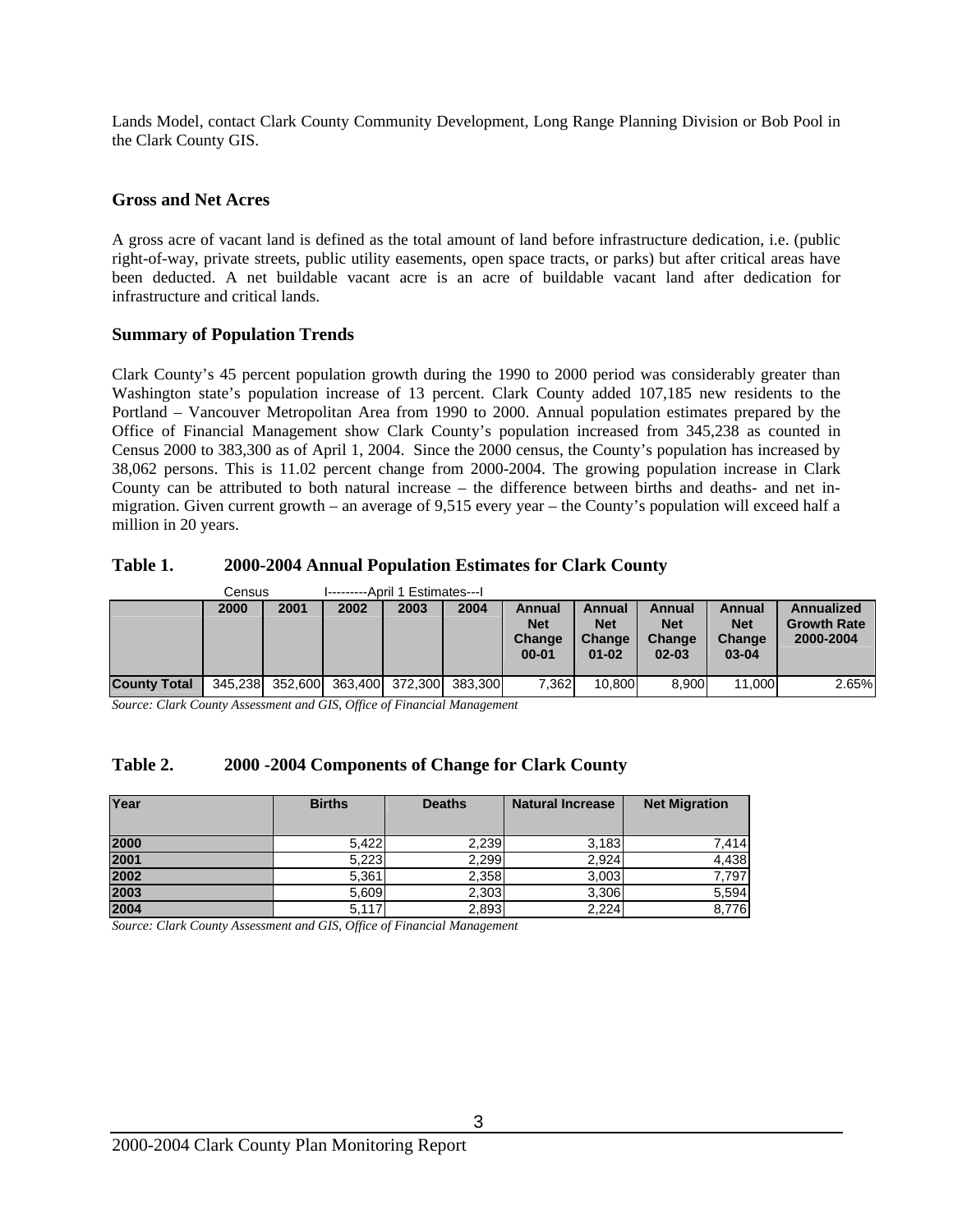|               | Urban  |         | Rural  |         | Total  |
|---------------|--------|---------|--------|---------|--------|
| Year          | Growth | % Urban | Growth | % Rural | Growth |
| 2000 - 2001   | 6,817  | 89.37   | 811    | 10.63   | 7,628  |
| $2001 - 2002$ | 11,131 | 87.69   | 1,562  | 12.31   | 12,693 |
| 2002 - 2003   | 7,048  | 87.56   | 1.001  | 12.44   | 8,049  |
| 2003 - 2004   | 8,130  | 86.48   | 1.271  | 13.52   | 9,401  |

**Table 3. Population by Urban and Rural Growth Area** 

*Source: Clark County Assessment and GIS, Office of Financial Management*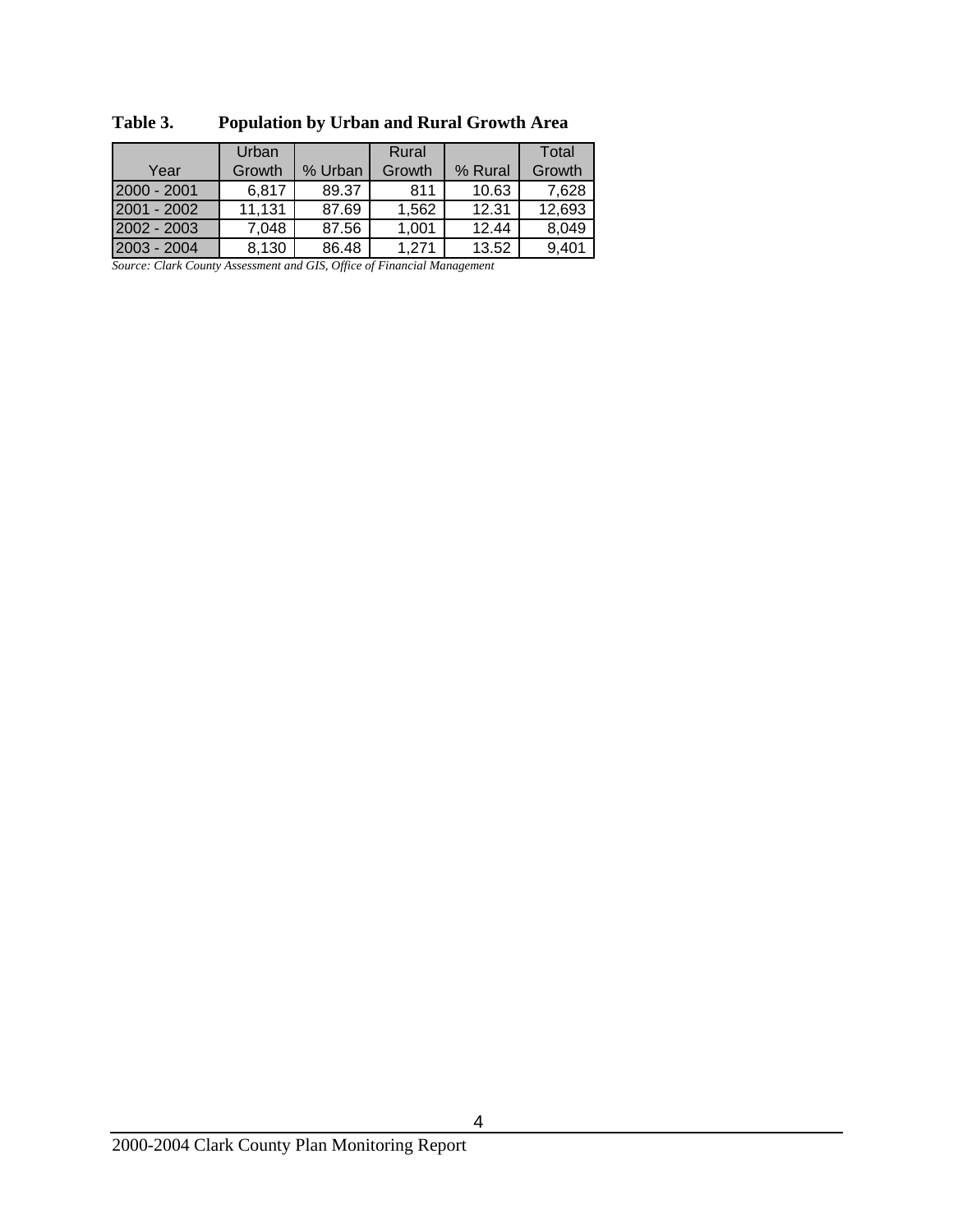## **Table 4. 2000-2004 Annual Population Estimates for Clark County Cities**

| City                         | 2000    | 2001            | 2002            | 2003      | 2004    | Annual<br><b>Net</b><br>Change<br>$00 - 01$ | Annual<br><b>Net</b><br>Change<br>$01 - 02$ | Annual<br><b>Net</b><br>Change<br>$02 - 03$ | <b>Net</b><br>le 03-04l | <b>Annual Population</b><br>Change<br>Chang   2000 - 2004 | <b>Percent</b><br>Change<br>2000-2004 |
|------------------------------|---------|-----------------|-----------------|-----------|---------|---------------------------------------------|---------------------------------------------|---------------------------------------------|-------------------------|-----------------------------------------------------------|---------------------------------------|
| <b>Clark County</b><br>Total |         | 345,238 352,600 | 363,400         | 372,300   | 383,300 | 7,362                                       | 10,800                                      | 8,900                                       | 11.000                  | 38,062                                                    | 11.02%                                |
| <b>Unincorporated</b>        |         | 166.279 170.430 | 175.710         | 179.825   | 184.650 | 4.151                                       | 5,280                                       | 4,115                                       | 4.825                   | 18,371                                                    | 11.05%                                |
| Incorporated                 |         | 178,959 182,170 | 187,690         | 192.475   | 198.650 | 3,211                                       | 5,520                                       | 4,785                                       | 6,175                   | 19,691                                                    | 11.00%                                |
| <b>Battle Ground</b>         | 9,322   | 10,040          | 11,110          | 12,560    | 14,220  | 718                                         | 1,070                                       | 1,450                                       | 1,660                   | 4,898                                                     | 52.5%                                 |
| Camas                        | 12,534  | 12,970          | 13,540          | 14.200    | 15.360  | 436                                         | 570                                         | 660                                         | 1,160                   | 2,826                                                     | 22.5%                                 |
| La Center                    | 1,654   | 1,735           | 1,805           | 1,855     | 1,990   | 81                                          | 70                                          | 50                                          | 135                     | 336l                                                      | 20.3%                                 |
| <b>Ridgefield</b>            | 2,147   | 2,175           | 2,145           | 2,1<br>85 | 2,195   | 28                                          | $-30$                                       | 40                                          | 10                      | 48I                                                       | 2.2%                                  |
| Vancouver                    | 143.560 | 145.300         | 148.800         | 150.700   | 152.900 | 1.740                                       | 3,500                                       | 1.900                                       | 2,200                   | 9,340                                                     | 6.5%                                  |
| Washougal                    | 8,595   | 8,790           | 9,100           | 9.775     | 10.770  | 195                                         | 310                                         | 675                                         | 995                     | 2,175                                                     | 25.3%                                 |
| <b>Woodland part</b>         | 92      | 95              | 85 <sub>1</sub> | 85        | 80      | 3                                           | $-10$                                       | 0                                           | $-5$                    | $-12$                                                     | $-13.0%$                              |
| Yacolt                       | 1,055   | 1,065           | 1,105           | 1,115     | 1,135   | 10                                          | 40                                          | 10                                          | 20                      | 80l                                                       | 7.6%                                  |

**Census** I--------April 1 Estimates---I

*Source: Clark County Assessment and GIS, Office of Financial Management*

#### **Observations**

Between 2000 and 2004:

- Clark County's population increased by 38,062 people.
- From 2000 to 2004, the difference between births and deaths- and net in-migration accounts for the Clark County population growth. The total in-migration during the period is 26,605.
- This is a population growth rate of about 2.65% annually.
- In percentage terms, the fastest growing areas between 2000 and 2004 were Battle Ground (52.5%), Washougal (25.3%), Camas (22.5%) and La Center (20.3%) respectively.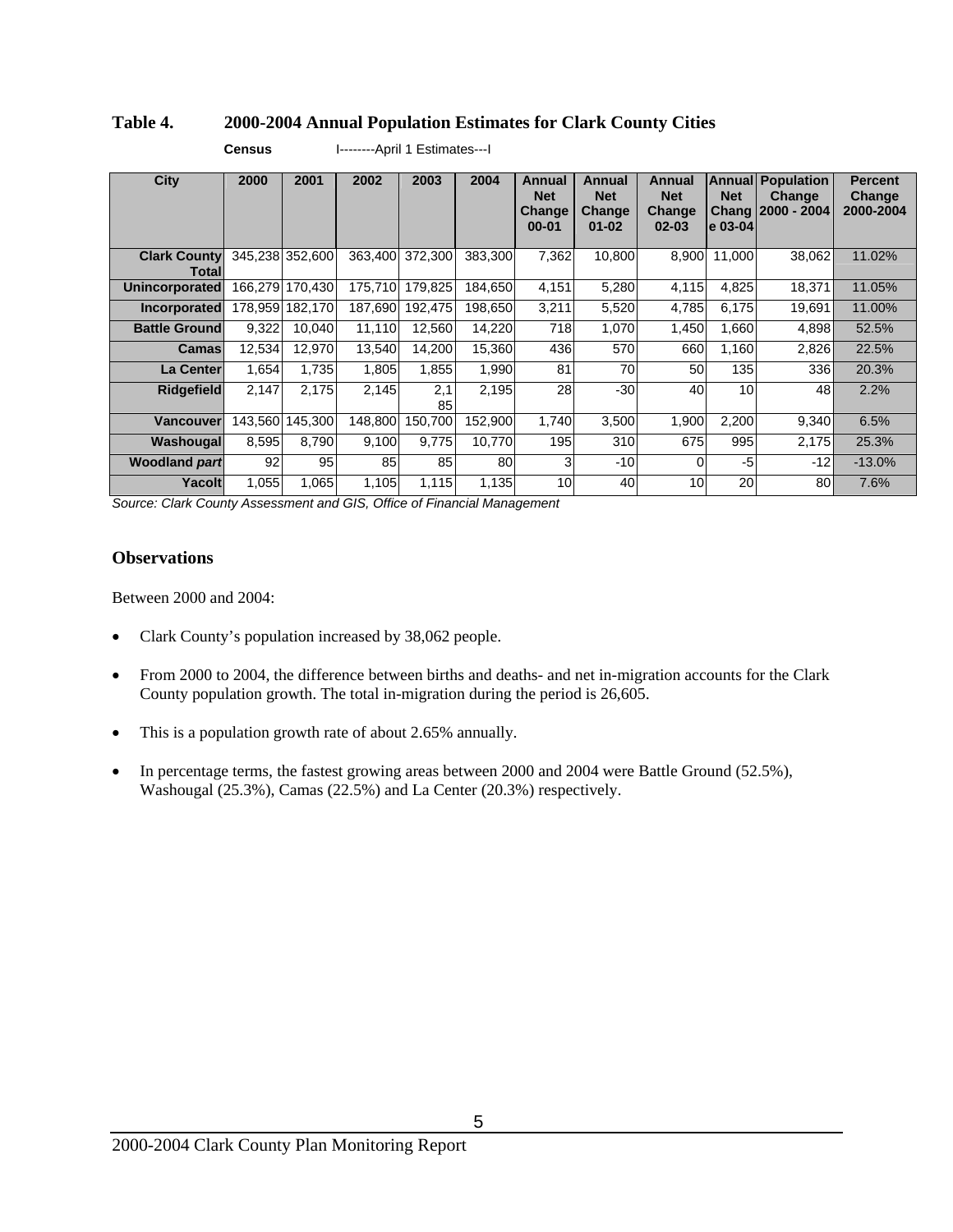



*Source: Clark County Long Range Planning*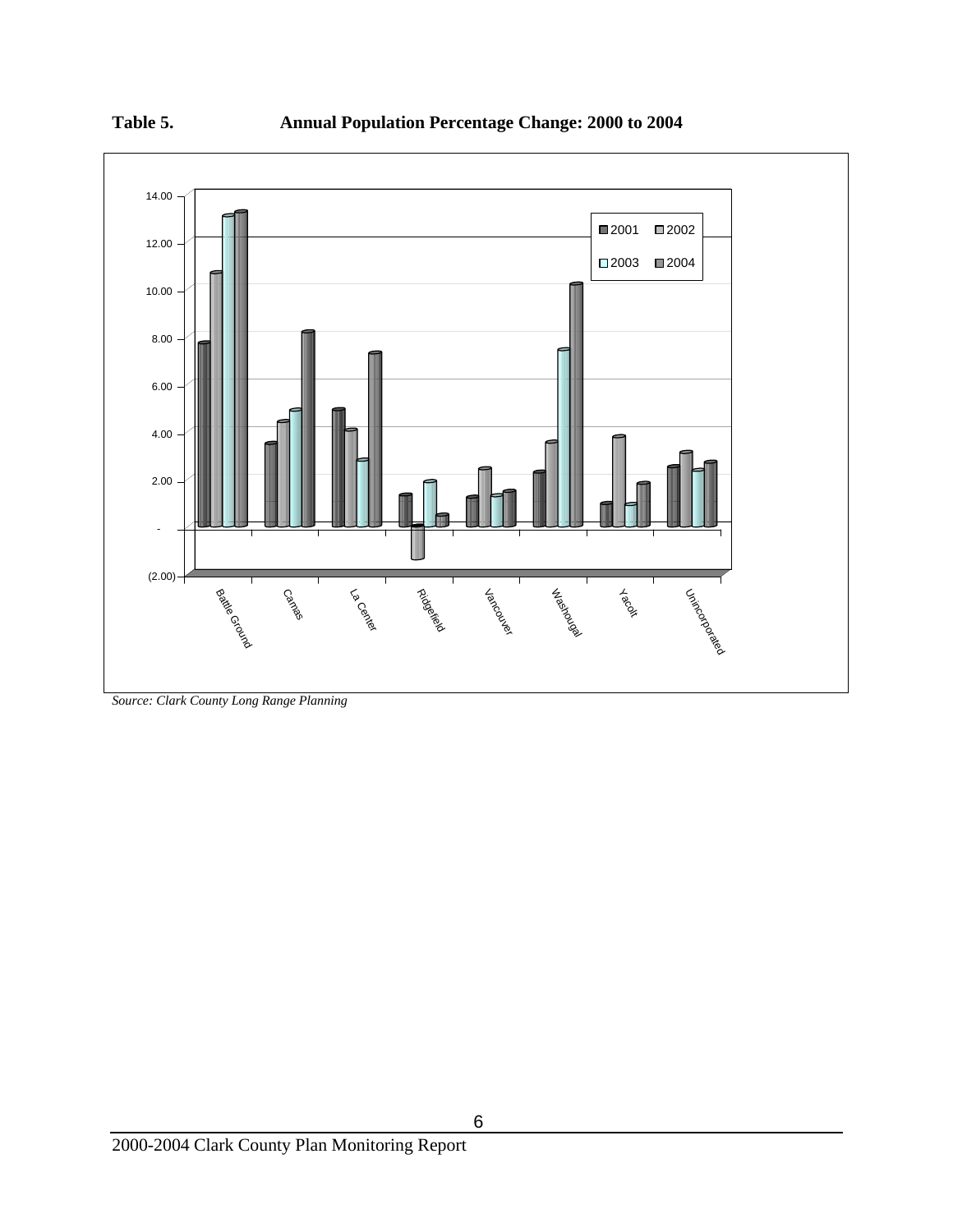

**Chart 1. Change in the Share of County Population 2000 and 2004** 

*Source: Clark County Long Range Planning* 



*Source: Clark County Long Range Planning*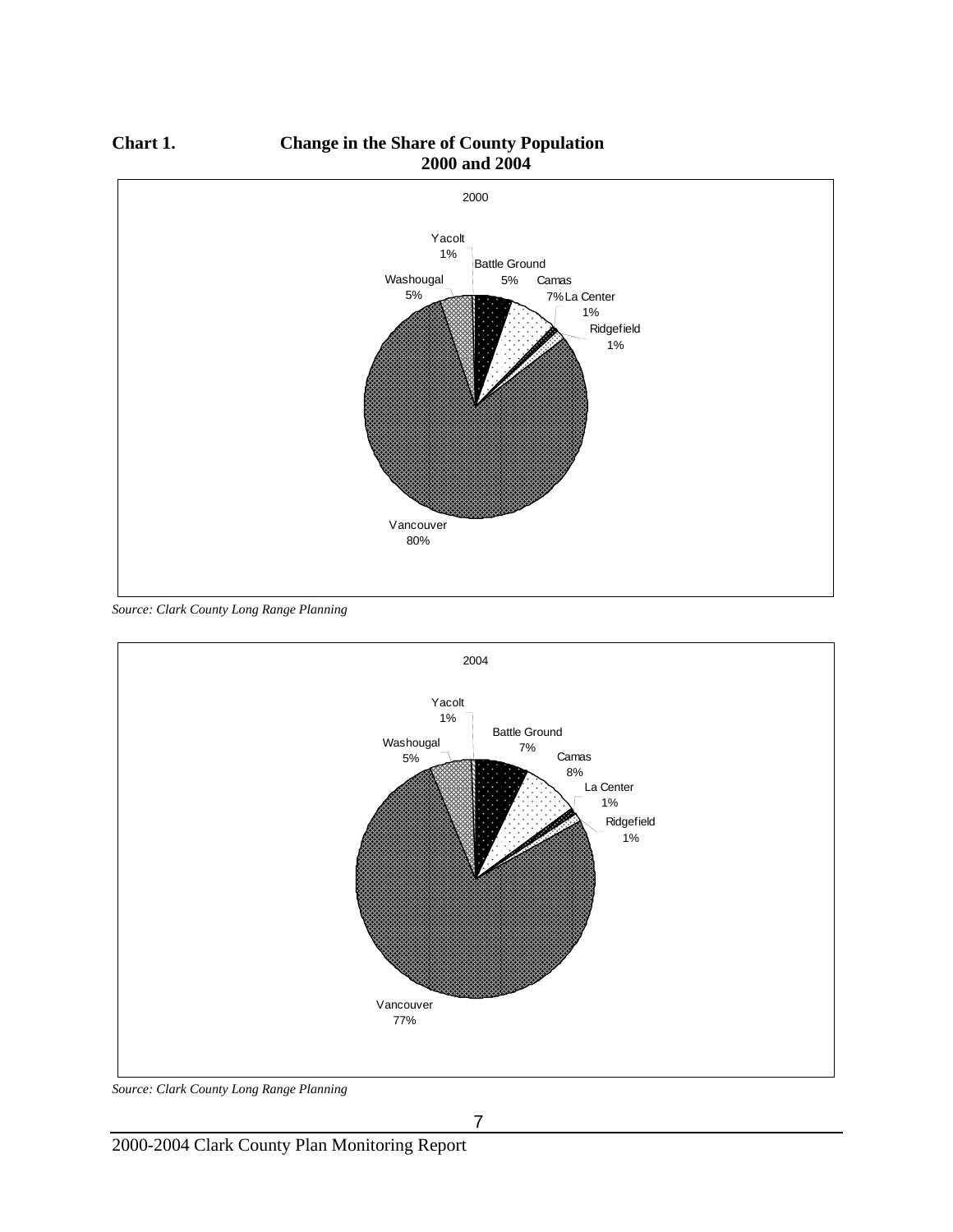- The City of Vancouver had the largest increase in residents from 2000 to 2004.
- The majority of urban growth, in percentage terms, since 2000 is in the city of Battle Ground.
- The three fastest growing cities in terms of percentage change are Battle Ground (52.5%), and Washougal (25.3%) followed by Camas (22.5%).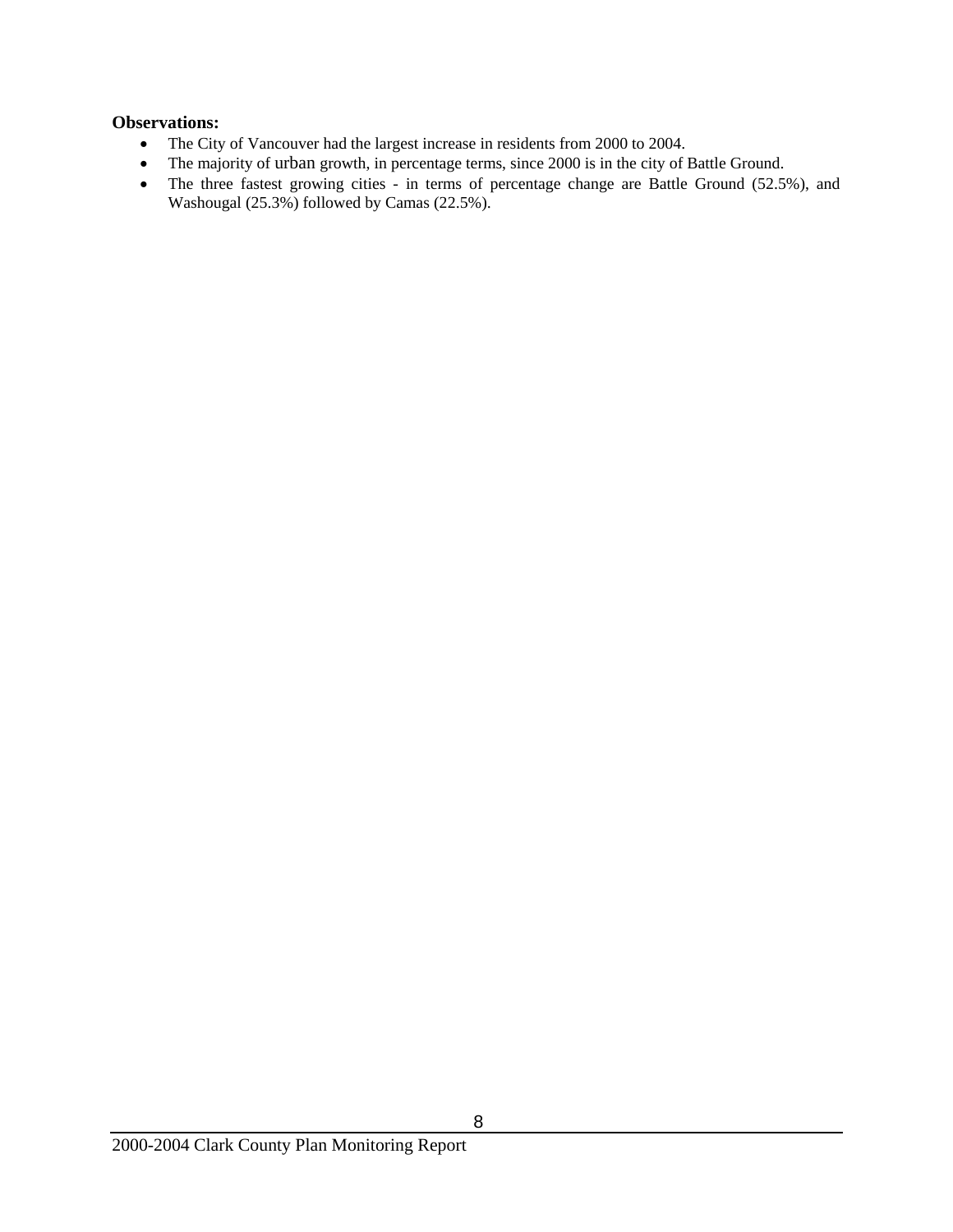## **Clark County Employment Characteristics**

Employment data are provided by several different state and federal agencies. Each agency defines employment differently due to varying definitions behind the collection of employment information. Often planning agencies rely on employment data collected by employment departments (e.g. Washington Department of Employment Security), the Bureau of Labor Statistics (BLS), and Bureau of Economic Analysis (BEA) for planning purposes.

The indicators of local economic conditions are the numbers of employees and unemployment. The resident labor force will change in response to population and to conditions in the local economy including job opportunities and wages.

| Table 6.                    | <b>Characteristics of the Clark County Work Force</b> |         |         |         |         |  |
|-----------------------------|-------------------------------------------------------|---------|---------|---------|---------|--|
|                             | 2000                                                  | 2001    | 2002    | 2003    | 2004    |  |
| Population                  | 345,238                                               | 352,600 | 363,400 | 372,300 | 383,300 |  |
| <b>Total Labor Force</b>    | 178,800                                               | 180,200 | 187,600 | 187,400 | 186,717 |  |
| <b>Employed Residents</b>   | 169,900                                               | 167,400 | 170,700 | 168,900 | 173,417 |  |
| Labor Force                 | 69.5%                                                 | 68.4%   | 68.9%   | 66.9%   | 64.7%   |  |
| Participation Rate          |                                                       |         |         |         |         |  |
| <b>Unemployed Residents</b> | 8.900                                                 | 12,800  | 16,900  | 18,500  | 13,300  |  |
| Employed labor force as     | 49.2%                                                 | 47.5%   | 47.0%   | 45.4%   | 45.3%   |  |
| a % of population           |                                                       |         |         |         |         |  |

*Source: Washington State Employment Security Department* 

| Table 7.                    | <b>Change in Clark County Work Force</b> |                         |  |  |  |  |  |  |
|-----------------------------|------------------------------------------|-------------------------|--|--|--|--|--|--|
|                             | 2000-2004                                | 2000-2004               |  |  |  |  |  |  |
|                             | Number Increase                          | <b>Percent Increase</b> |  |  |  |  |  |  |
| Population                  | 38,062                                   | 11.02%                  |  |  |  |  |  |  |
| <b>Total Labor Force</b>    | 7,917                                    | 4.4%                    |  |  |  |  |  |  |
| <b>Employed Residents</b>   | 3,517                                    | 2.0%                    |  |  |  |  |  |  |
| <b>Unemployed Residents</b> | 4,400                                    | 49.4%                   |  |  |  |  |  |  |

*Source: Clark County Long Range Planning* 

| Table 8.            | <b>Unemployment Rate</b> |      |          |      |      |  |  |
|---------------------|--------------------------|------|----------|------|------|--|--|
|                     | 2000                     | 2001 | 2002     | 2003 | 2004 |  |  |
| <b>Clark County</b> | 4.9                      |      | 9.0      | 9 Q  |      |  |  |
| Washington          | ר ה<br>ے .               | 6.4  | 72<br>ن. | ت    |      |  |  |

*Source: Washington State Employment Security Department Bold text denotes 2000 Census Data*

## **Data Collection**

Data for the total employed and unemployed labor force are from the Washington Department of Employment Security, June 2004, and provide the best data on employment in the local work force. Clark County and Washington state unemployment rates are obtained from the Washington State Employment Security Department.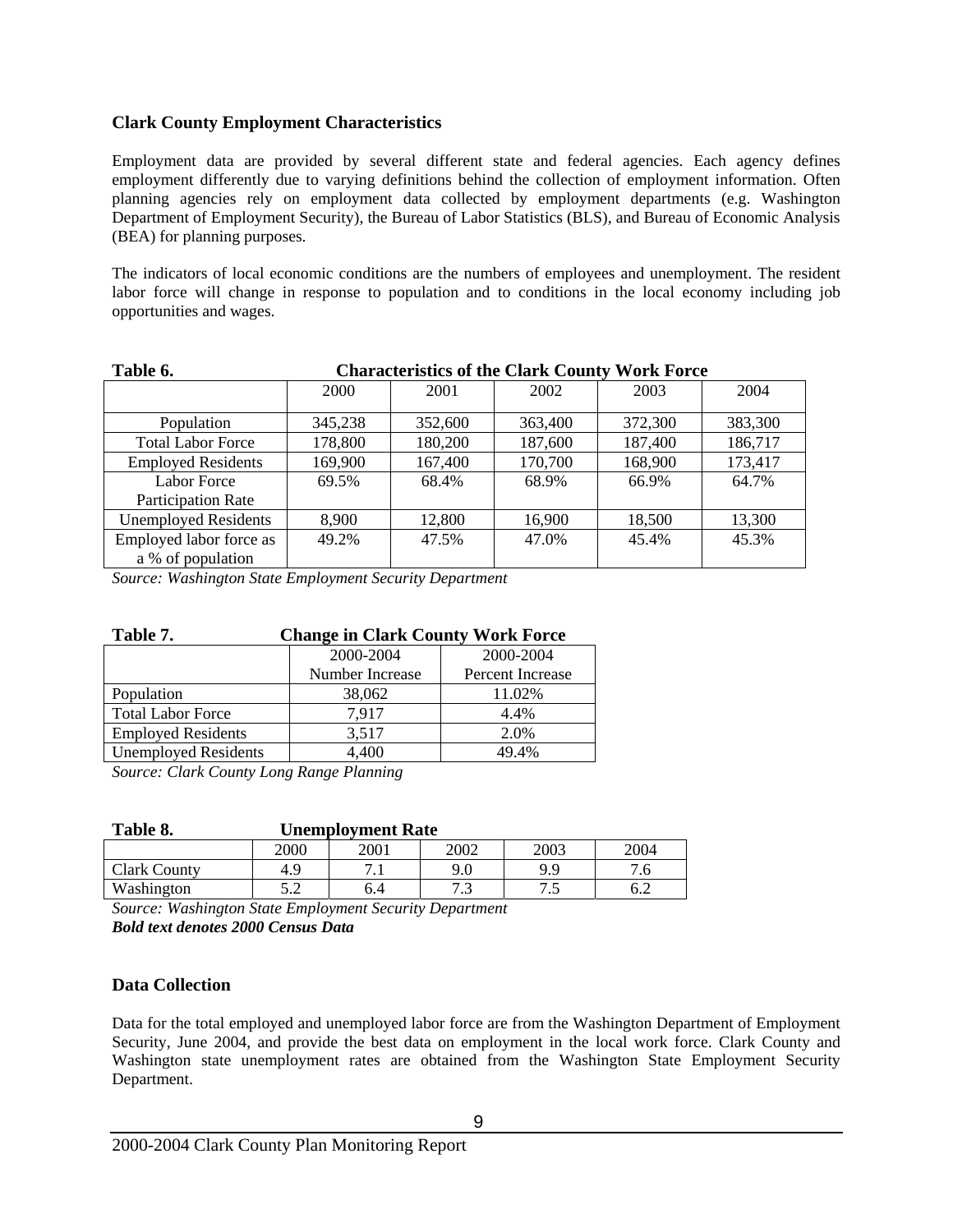#### **Observation**

• From 2000 to 2004 Clark County added 7,917 to its total labor force, an average annual increase of 4.4%, for the same time period population growth was 11.02%.

| Table 9.<br>Clark County Total Non-Farm Employment for Key Industries |         |         |         |         |          |  |
|-----------------------------------------------------------------------|---------|---------|---------|---------|----------|--|
|                                                                       | 2000    | 2001    | 2002    | 2003    | 2004     |  |
| <b>Total Non-Farm</b>                                                 | 116,900 | 116,800 | 116,300 | 118,100 | 122,800* |  |
| <b>Construction, Mining &amp; Logging</b>                             | 10,000  | 10,100  | 10,200  | 10,300  | 11,100   |  |
| Manufacturing                                                         | 17,300  | 15,600  | 13,600  | 13,200  | 13,600   |  |
| <b>Wood product manufacturing</b>                                     | 700     | 700     | 800     | 700     | 800      |  |
| <b>Fabricated Metal product</b><br>manufacturing                      | 1,400   | 1,200   | 1,200   | 1,100   | 1,100    |  |
| <b>Machinery manufacturing</b>                                        | 1,400   | 1,300   | 1,200   | 1,200   | 1,300    |  |
| Computer and electronic product<br>manufacturing                      | 5,000   | 4,500   | 3,400   | 3,100   | 3,100    |  |
| <b>Transportation equipment</b><br>manufacturing                      | 800     | 600     | 600     | 500     | 600      |  |
| <b>Trade, transportation, and Utilities</b>                           | 21,000  | 21,200  | 20,800  | 21,900  | 22,800   |  |
| <b>Wholesale Trade</b>                                                | 4,100   | 4,300   | 4,300   | 4,700   | 5,000    |  |
| <b>Retail Trade</b>                                                   | 13,400  | 13,400  | 13,200  | 13,800  | 14,300   |  |
| <b>Transportation, Warehouse and</b><br>utilities                     | 3,600   | 3,400   | 3,300   | 3,500   | 3,500    |  |
| Information                                                           | 3,600   | 3,000   | 2,900   | 2,700   | 2,700    |  |
| <b>Financial Services</b>                                             | 4,900   | 4,900   | 5,300   | 5,700   | 6,000    |  |
| <b>Professional and Business</b><br><b>Services</b>                   | 12,700  | 12,900  | 12,900  | 12,700  | 13,400   |  |
| <b>Education and Health Services</b>                                  | 12,600  | 13,500  | 14,200  | 14,600  | 15,000   |  |
| <b>Health Care and Social</b><br><b>Assistance</b>                    | 11,700  | 12,500  | 13,100  | 13,600  | 13,900   |  |
| <b>Health Services</b>                                                | 9,700   | 10,300  | 11,000  | 11,500  | 11,700   |  |
| <b>Leisure and Hospitality</b>                                        | 11,900  | 11,900  | 11,700  | 11,800  | 12,200   |  |
| <b>Accommodation and Food</b><br><b>Services</b>                      | 9,4O0   | 9,500   | 9,300   | 9,500   | 9,900    |  |
| <b>Other Services</b>                                                 | 3,600   | 3,800   | 3,800   | 4,000   | 4,100    |  |
| Government                                                            | 19,300  | 20,000  | 20,800  | 21,200  | 21,800   |  |

| Table 9. | <b>Clark County Total Non-Farm Employment for Key Industries</b> |  |
|----------|------------------------------------------------------------------|--|
|          |                                                                  |  |

*Source: Washington State Employment Security Department* 

 *\* 2004 is a preliminary number.*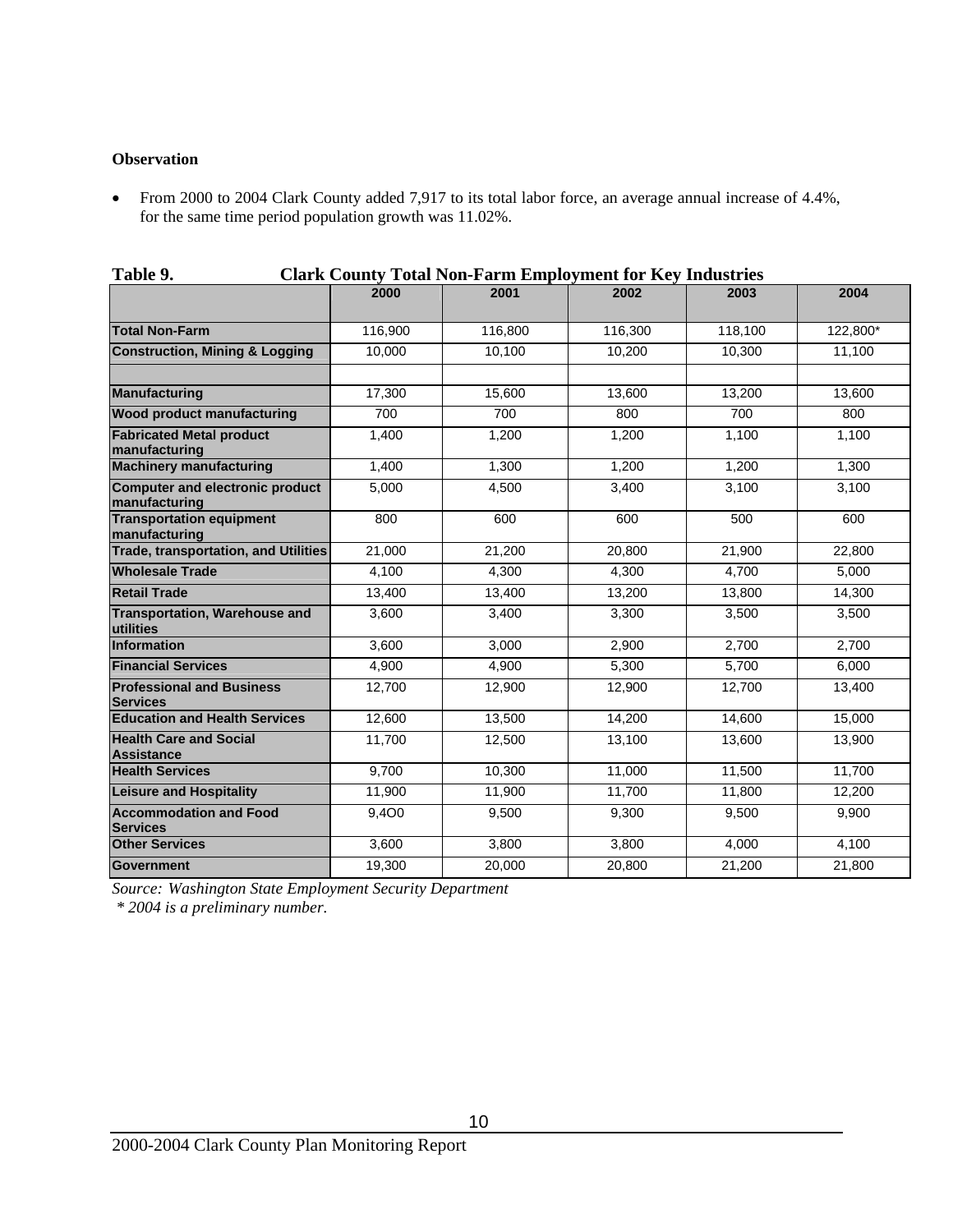|                                                         | <b>Number Change</b><br>$(2000-04)$ | <b>Percent Change</b><br>$(2000-04)$ |
|---------------------------------------------------------|-------------------------------------|--------------------------------------|
| <b>Construction, Mining &amp; Logging</b>               | 1.100                               | 11.0%                                |
| <b>Manufacturing</b>                                    | $-3,700$                            | $-21.4%$                             |
| <b>Wood product manufacturing</b>                       | 100                                 | 14.3%                                |
| <b>Fabricated Metal product</b><br>manufacturing        | $-300$                              | $-21.4%$                             |
| <b>Machinery manufacturing</b>                          | $-100$                              | $-7.1%$                              |
| <b>Computer and electronic product</b><br>manufacturing | $-1.900$                            | $-38.0%$                             |
| <b>Transportation equipment</b><br>manufacturing        | $-200$                              | $-25.0%$                             |
| <b>Trade, transportation, and Utilities</b>             | 1.800                               | 8.5%                                 |
| <b>Wholesale Trade</b>                                  | 900                                 | 21.9%                                |
| <b>Retail Trade</b>                                     | 900                                 | 6.7%                                 |
| <b>Transportation, Warehouse and</b><br>utilities       | $-100$                              | $-2.7%$                              |
| Information                                             | $-900$                              | $-25.0%$                             |
| <b>Financial Services</b>                               | 1,100                               | 22.4%                                |
| <b>Professional and Business</b><br><b>Services</b>     | 700                                 | 5.5%                                 |
| <b>Education and Health Services</b>                    | 2,400                               | 19.0%                                |
| <b>Health Care and Social</b><br><b>Assistance</b>      | 2.200                               | 18.8%                                |
| <b>Health Services</b>                                  | 2.000                               | 20.6%                                |
| <b>Leisure and Hospitality</b>                          | 300                                 | 2.5%                                 |
| <b>Accommodation and Food</b><br><b>Services</b>        | 500                                 | 5.3%                                 |
| <b>Other Services</b>                                   | 500                                 | 13.9%                                |
| <b>Government</b>                                       | 2.500                               | 12.9%                                |

# **Table 10. Percentage Change in Employment for Major Industries in Clark County 2000-2004**

*Source: Washington State Employment Security Department* 

- At the sub-sector level, construction has been cyclical, with only a net gain of 1,100 jobs and an 11% growth rate over the last 4 years. Trade, transportation and utilities grew by 1,800 jobs.
- There has been significant job loss in manufacturing, computer and electronic products sub-sectors, losing a total of 5,600 jobs. These job losses follow the national trend during the recession.
- As expected, growth occurred in population-based industries such as government, educational and health services, financial services and retail. The 2000-2004 trend shows that employment in these sectors grew by 2,500, 2,400, 1,100 and 900 jobs, respectively.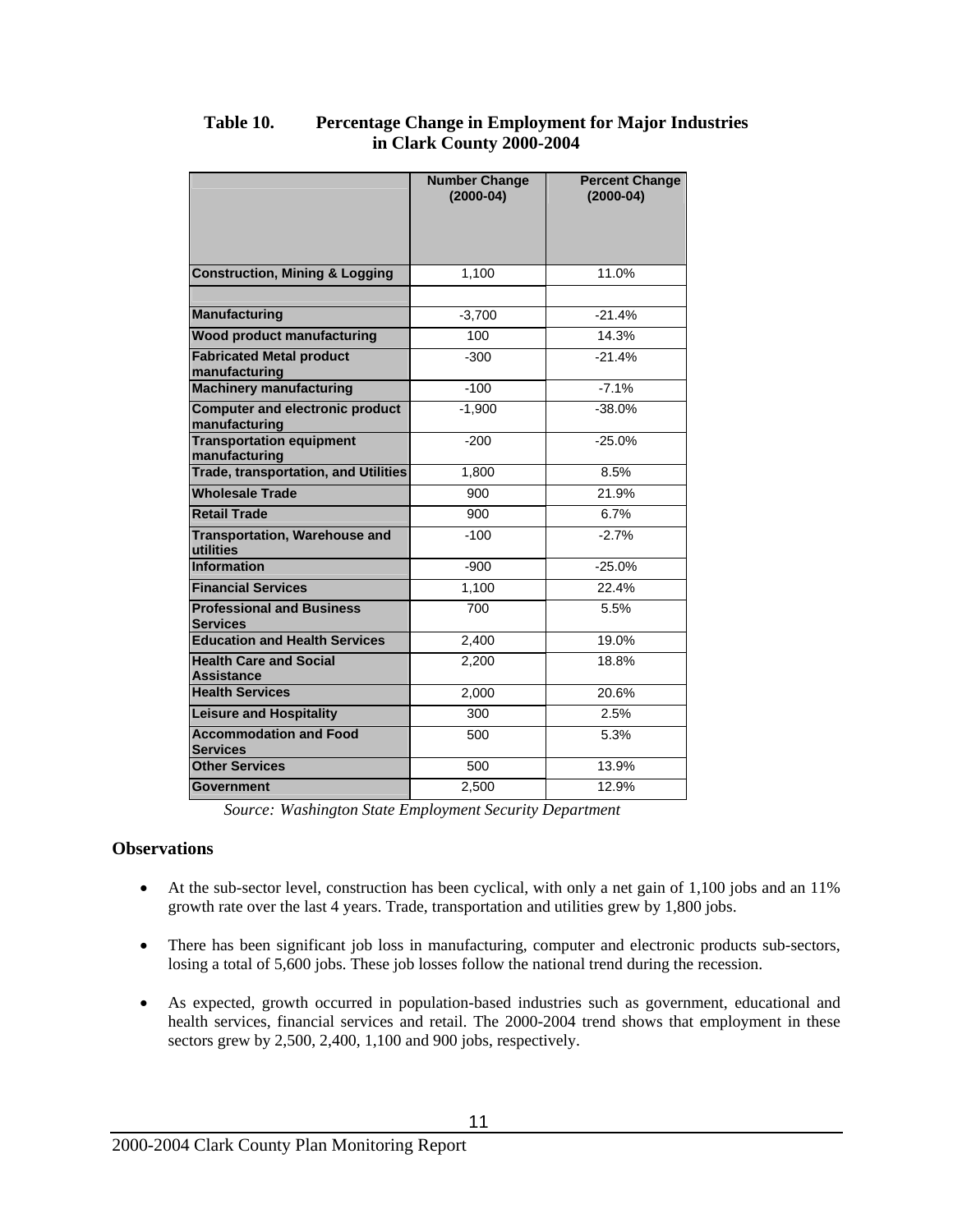## **Housing**

#### **Single Family Residential Development Activity (2001- 2004)**

Indicators of residential development include lot creation, subdivisions and building permits. Monitoring building permits provides a measure of the level of construction activity and the rate at which residential land is being developed. Earlier Clark County report was based on building permits data from 1995 through June 30, 2000.

This report focuses on new single family units built between July 2000 and December 2004. Clark County's GIS was used to link assessment records taken from new construction or year built data to identify (1) number of units within city and urban growth area boundaries, and (2) acreage.

Table 11 below shows the number of single family building construction between January 2001 and December 31, 2004. Chart 2 below shows the density of development by UGA and the number of acres permitted for single family development, respectively.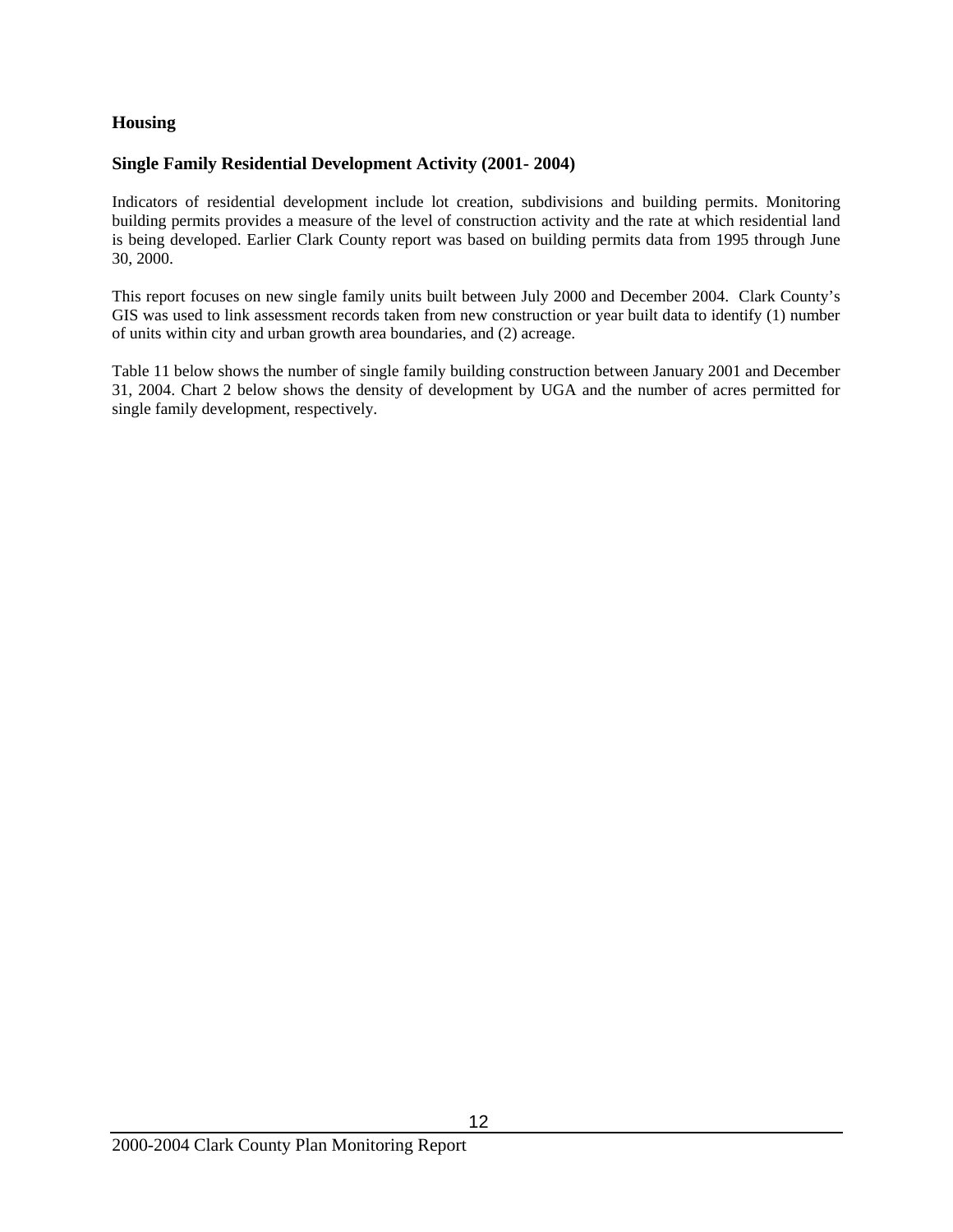| Area                                              | <b>Units</b>   | <b>Acres</b> | <b>Density</b> |
|---------------------------------------------------|----------------|--------------|----------------|
| <b>City of Battle Ground</b>                      | 1,311          | 193.5        | 6.8            |
| <b>Battle Ground Unincorporated UGA</b>           | 20             | 39.4         | 0.5            |
| <b>Total Battle Ground UGA</b>                    | 1,331          | 233.0        | 5.7            |
|                                                   |                |              |                |
| <b>City of Camas</b>                              | 990            | 213.6        | 4.6            |
| <b>Camas Unincorporated UGA</b>                   | 95             | 21.3         | 4.5            |
| <b>Total Camas UGA</b>                            | 1,085          | 234.9        | 4.6            |
|                                                   |                |              |                |
| <b>City of LaCenter</b>                           | 133            | 29.7         | 4.5            |
| <b>La Center Unincorporated UGA</b>               |                |              |                |
| <b>Total La Center UGA</b>                        | 133            | 29.7         | 4.5            |
|                                                   |                |              |                |
| <b>City of Ridgefield</b>                         | 132            | 33.1         | 4.0            |
| <b>Ridgefield Unincorporated UGA</b>              |                |              | $\overline{a}$ |
| <b>Total Ridgefield UGA</b>                       | 132            | 33.1         | 4.0            |
|                                                   |                |              |                |
| <b>City of Vancouver</b>                          | 1,775          | 367.9        | 4.8            |
| <b>Vancouver Unincorporated UGA</b>               | 4,656          | 913.3        | 5.1            |
| <b>Total Vancouver UGA</b>                        | 6,431          | 1,281.2      | 5.0            |
|                                                   |                |              |                |
| <b>City of Washougal</b>                          | 686            | 156.9        | 4.4            |
| <b>Washougal Unincorporated UGA</b>               | 6              | 11.0         | 0.5            |
| <b>Total Washougal UGA</b>                        | 692            | 167.8        | 4.1            |
|                                                   |                |              |                |
| <b>City of Woodland (portion in Clark County)</b> | $\overline{2}$ | 0.4          | 5.2            |
|                                                   |                |              |                |
| <b>City of Yacolt</b>                             | 33             | 10.9         | 3.0            |
| <b>Yacolt Unincorporated UGA</b>                  |                |              |                |
| <b>Total Yacolt UGA</b>                           | 33             | 10.9         | 3.0            |
|                                                   |                |              |                |
| <b>Rural</b>                                      | 1,567          | 8,407.1      | 0.2            |
|                                                   |                |              |                |
| <b>Urban</b>                                      | 9,839          | 1,991.0      | 4.9            |
| <b>Total</b>                                      | 11,406         | 10,398.2     | 1.1            |

# **Table 11. Single Family Units Built from 2001-2004**

Source: Clark County, Community Development, Building Department, Cities of Camas, La Center, Ridgefield, Vancouver, and Washougal

Notes: Acreage for single family development is in net acres.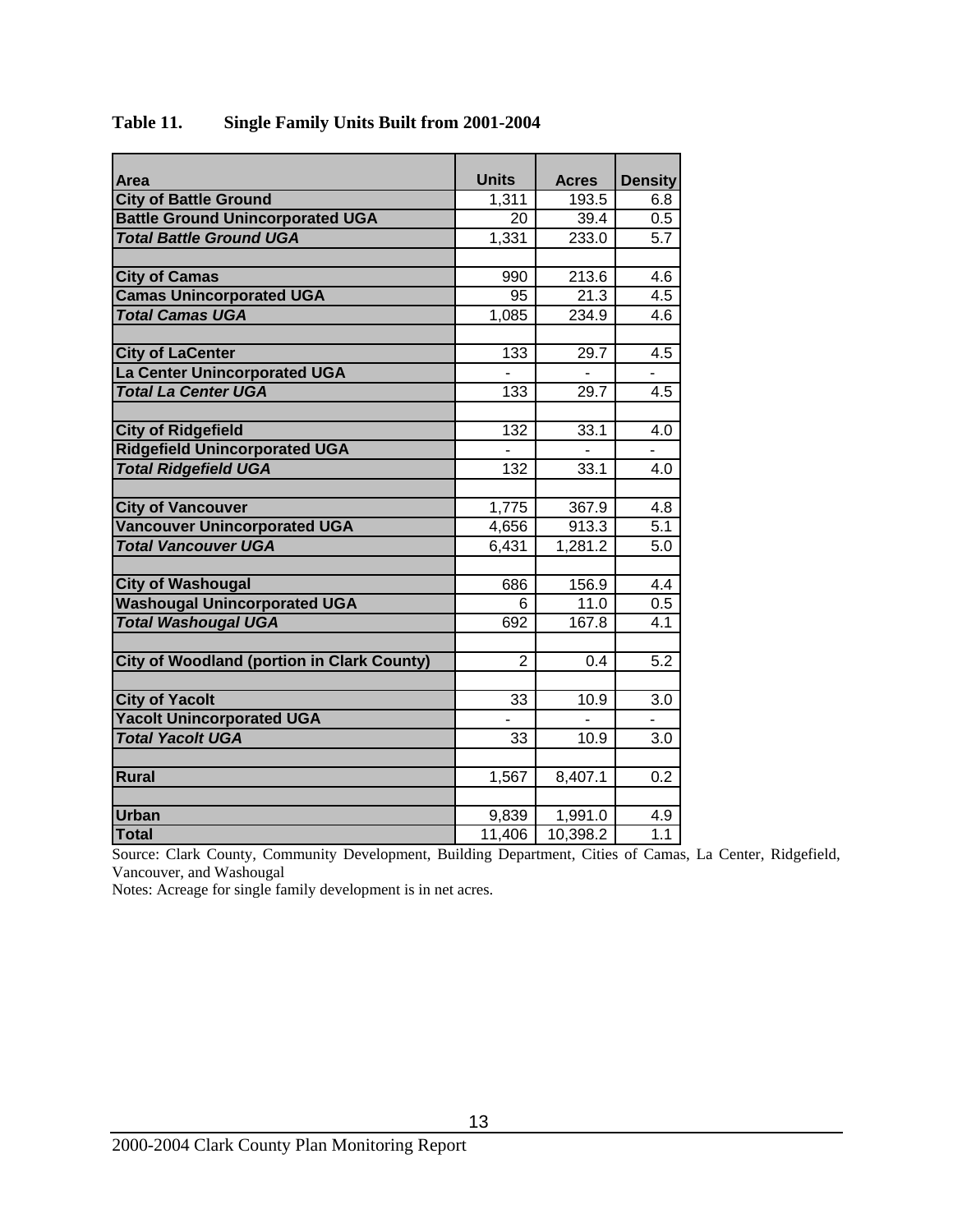

**Chart 2. 2001-04 Total Density of New Development by UGA**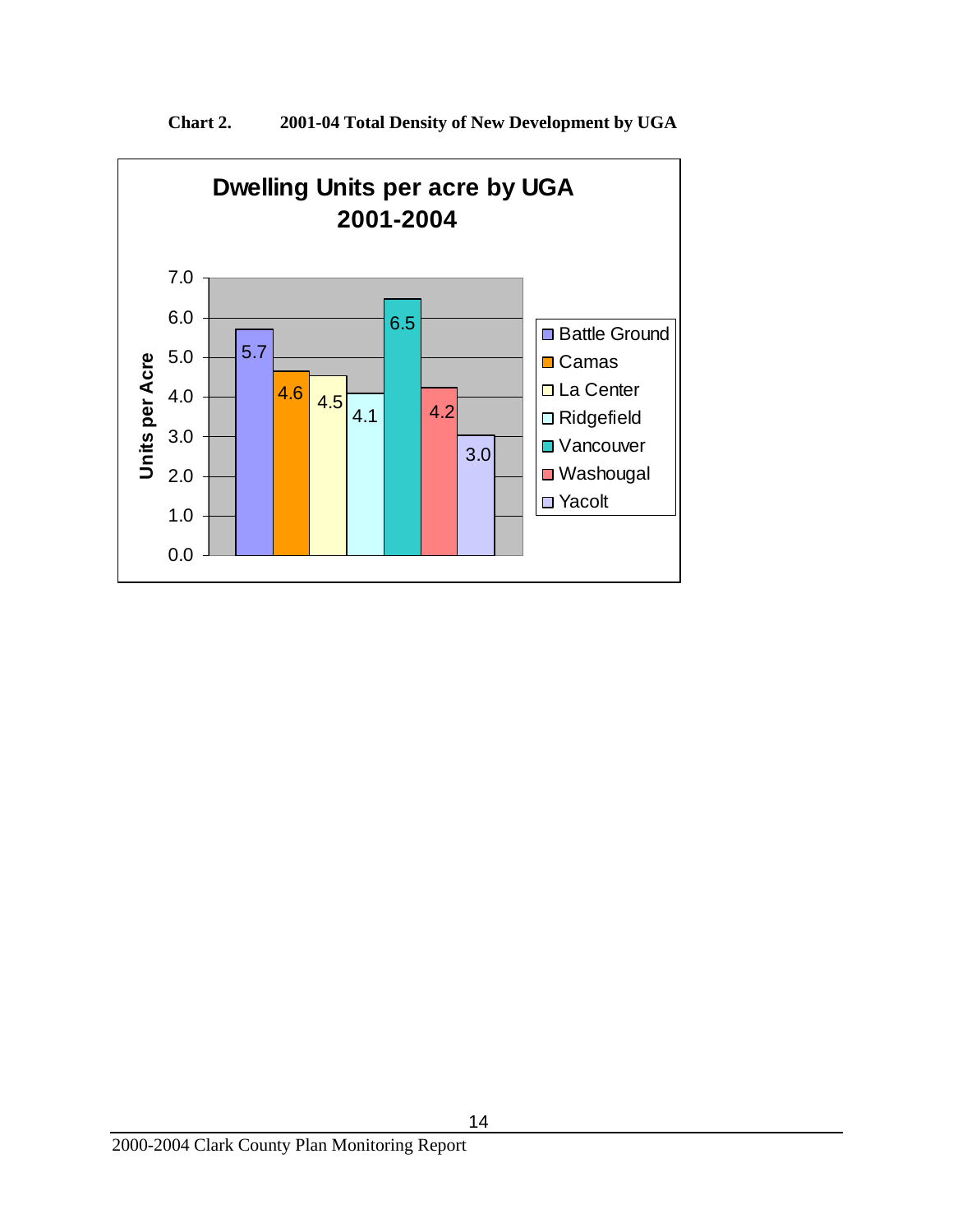## **Observations**

Between 2001 and 2004:

- Overall, the UGA's observed a density of 5 units/net acre.
- Based on actual construction or year-built data, Clark County has developed on a total of 10,438 acres of single family residential land in both the urban and rural areas.
- Single family development has occurred on 8,407 acres of rural land, which is 80.5% of all single-family land that was developed.
- 2,031 acres of single family residential land has been developed in all of the Urban Growth Areas, which is 19.5% of all single-family residential land developed.
- The density in the rural area of 0.2 dwelling units per acre is equivalent to an average lot size of 5.3 acres.

# **Multi-family Development Activity (2001-2004)**

Multi-family construction activity from January 2001 through December 2004 is presented below. The assessment records were linked to a GIS to determine units and acreage.

|                                     | <b>Multi-Family</b> |              |                |
|-------------------------------------|---------------------|--------------|----------------|
| Area                                | <b>Units</b>        | <b>Acres</b> | <b>Density</b> |
| <b>City of Battle Ground</b>        |                     |              |                |
|                                     |                     |              |                |
| <b>City of Camas</b>                | 11                  | 0.8          | 13.5           |
|                                     |                     |              |                |
| <b>City of LaCenter</b>             | 3                   | 0.3          | 10.5           |
|                                     |                     |              |                |
| <b>City of Ridgefield</b>           | 4                   | 0.1          | 33.3           |
|                                     |                     |              |                |
| <b>City of Vancouver</b>            | 2,380               | 126.4        | 18.8           |
| <b>Vancouver Unincorporated UGA</b> | 520                 | 33.6         | 15.5           |
| <b>Vancouver UGA</b>                | 2,900               | 160.0        | 18.1           |
|                                     |                     |              |                |
| <b>City of Washougal</b>            | 25                  | 1.6          | 15.5           |
|                                     |                     |              |                |
| <b>City of Woodland</b>             | ۰                   |              |                |
|                                     |                     |              |                |
| <b>City of Yacolt</b>               |                     |              |                |
|                                     |                     |              |                |
| <b>Total</b>                        | 2,946               | 163.1        | 18.1           |

#### **Table 12. 2001-2004 Multi-Family Units Built**

*Source: Clark County GIS*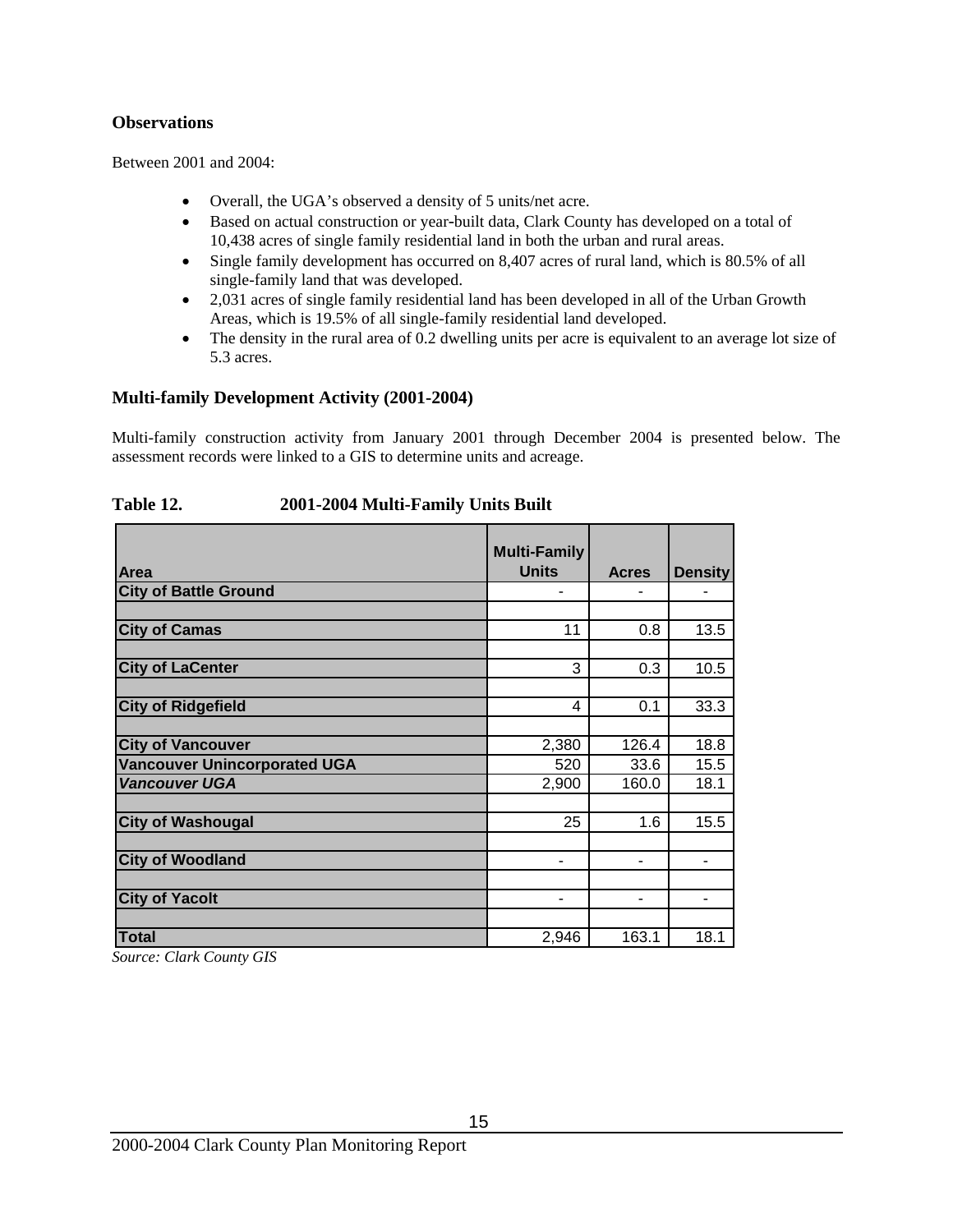# **Commercial and Industrial Development**

From 2001 through 2004, a total of 830 acres of commercial and industrial lands were developed in the urban growth areas. The vacant lands model inventory does not identify parcels as developed. It classifies parcels as vacant, underutilized and built. In the case of industrial lands, the classifications are vacant prime, secondary or tertiary. Table 13 below reflects total developed land in commercial and industrial areas (acres) per the assessor's record.

| Area                                    | <b>Commercial</b> | <b>Industrial</b> | <b>Total Acres</b> |
|-----------------------------------------|-------------------|-------------------|--------------------|
| <b>City of Battle Ground</b>            | 9.40              | 13.40             | 22.80              |
| <b>Battle Ground Unincorporated UGA</b> | 0.00              | 0.00              | 0.00               |
| <b>Total Battle Ground UGA</b>          | 9.40              | 13.40             | 22.80              |
|                                         |                   |                   |                    |
| <b>City of Camas</b>                    | 21.69             | 4.13              | 25.82              |
| <b>Camas Unincorporated UGA</b>         | 0.00              | 0.00              | 0.00               |
| <b>Total Camas UGA</b>                  | 21.69             | 4.13              | 25.82              |
|                                         |                   |                   |                    |
| <b>City of LaCenter</b>                 | 0.67              | 0.00              | 0.67               |
| La Center Unincorporated UGA            | 0.00              | 0.00              | 0.00               |
| <b>Total La Center UGA</b>              | 0.67              | 0.00              | 0.67               |
|                                         |                   |                   |                    |
| <b>City of Ridgefield</b>               | 8.12              | 63.65             | 71.77              |
| <b>Ridgefield Unincorporated UGA</b>    | 0.00              | 0.00              | 0.00               |
| <b>Total Ridgefield UGA</b>             | 8.12              | 63.65             | 71.77              |
|                                         |                   |                   |                    |
| <b>City of Vancouver</b>                | 283.52            | 48.99             | 332.51             |
| <b>Vancouver Unincorporated UGA</b>     | 194.14            | 98.32             | 292.46             |
| <b>Total Vancouver UGA</b>              | 477.66            | 147.31            | 624.97             |
|                                         |                   |                   |                    |
| <b>City of Washougal</b>                | 84.01             | 0.00              | 84.01              |
| <b>Washougal Unincorporated UGA</b>     | 0.00              | 0.00              | 0.00               |
| <b>Total Washougal UGA</b>              | 84.01             | 0.00              | 84.01              |
|                                         |                   |                   |                    |
| <b>City of Woodland</b>                 | 0.00              | 0.00              | 0.00               |
|                                         |                   |                   |                    |
| <b>City of Yacolt</b>                   | 0.00              | 0.00              | 0.00               |
| <b>Yacolt Unincorporated UGA</b>        | 0.00              | 0.00              | 0.00               |
| <b>Total Yacolt UGA</b>                 | 0.00              | 0.00              | 0.00               |
| Rural                                   |                   |                   |                    |
| Total                                   | 0.00<br>601.55    | 0.00<br>228.50    | 0.00<br>830.05     |
|                                         |                   |                   |                    |

| Table 13. | <b>Commercial and Industrial land developed 2001-2004</b> |  |
|-----------|-----------------------------------------------------------|--|
|           |                                                           |  |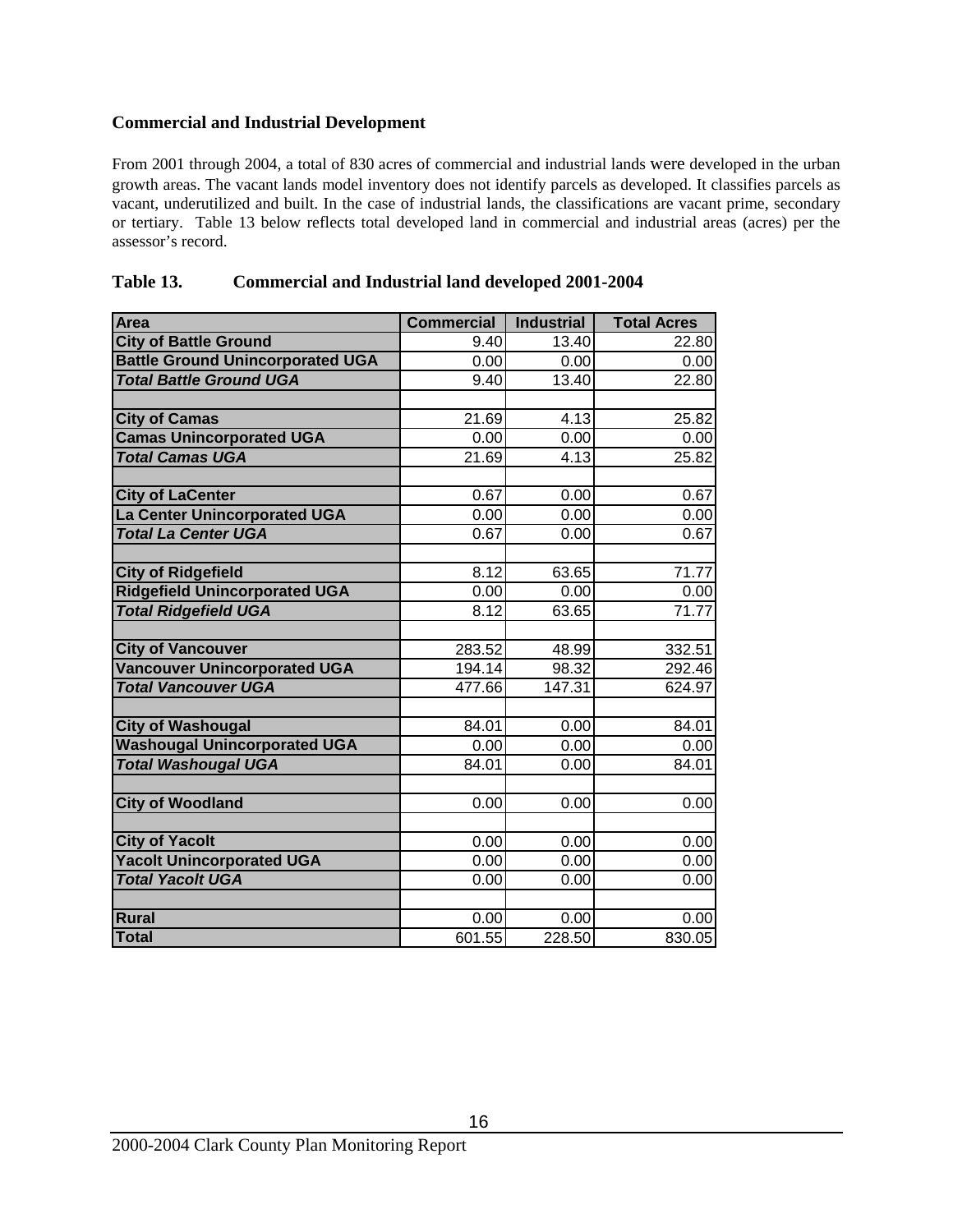| <b>Comprehensive Plan</b>       | <b>Vacant Lots</b> |                  | <b>Underutilized Lots</b> | <b>Total</b>     |
|---------------------------------|--------------------|------------------|---------------------------|------------------|
| <b>Land Use</b>                 | <b>Current</b>     | <b>Potential</b> | <b>Potential</b>          | <b>Potential</b> |
| Rural -5                        | 4,041              | 692              | 979                       | 5,712            |
| Rural-10                        | 982                | 169              | 190                       | 1,341            |
| Rural-20                        | 314                | 18               | 18                        | 350              |
| <b>Rural Center Residential</b> | 115                | 294              | 461                       | 870              |
| Agriculture                     | 1,203              | 114              | 195                       | 1,512            |
| Agri-Wildlife                   | 62                 |                  | ۰                         | 62               |
| Forest Tier 1                   | 640                | 34               | 4                         | 678              |
| <b>Forest Tier 2</b>            | 1,249              | 23               | 9                         | 1,281            |
| <b>Urban Reserve</b>            | 292                | 8                | 5                         | 305              |
| Total                           | 8,898              | 1,352            | 1,861                     | 12,111           |

# **Table 14. Capacity of Estimated Buildable Lots in Rural Areas**

*Source: Clark County Department of Assessment and GIS* 

The vacant and buildable lands model, developed by Clark County Assessment and GIS staff for plan monitoring, does not include rural areas (outside of UGAs). In order to assess development potential in the rural areas, a separate but parallel model process was developed.

Information on the number of available vacant and underutilized acres, existing lots, and potential lots by comprehensive plan designations is provided. Information for the rural centers is also included. It is important to note that the above data excludes lots of less than one1 acre as well as exempt parcels such as school sites, parks and public lands.

- There are 8,898 total vacant rural lots. There are 1,352 potential new lots based on zoning.
- There are 1,861 potential new lots in the underutilized category.
- Given the underlying zoning, the total vacant and development potential in the rural areas is approximately 12,111 lots. Assuming 2.6 persons per household, overall additional rural capacity is approximately 31,488 persons at build out.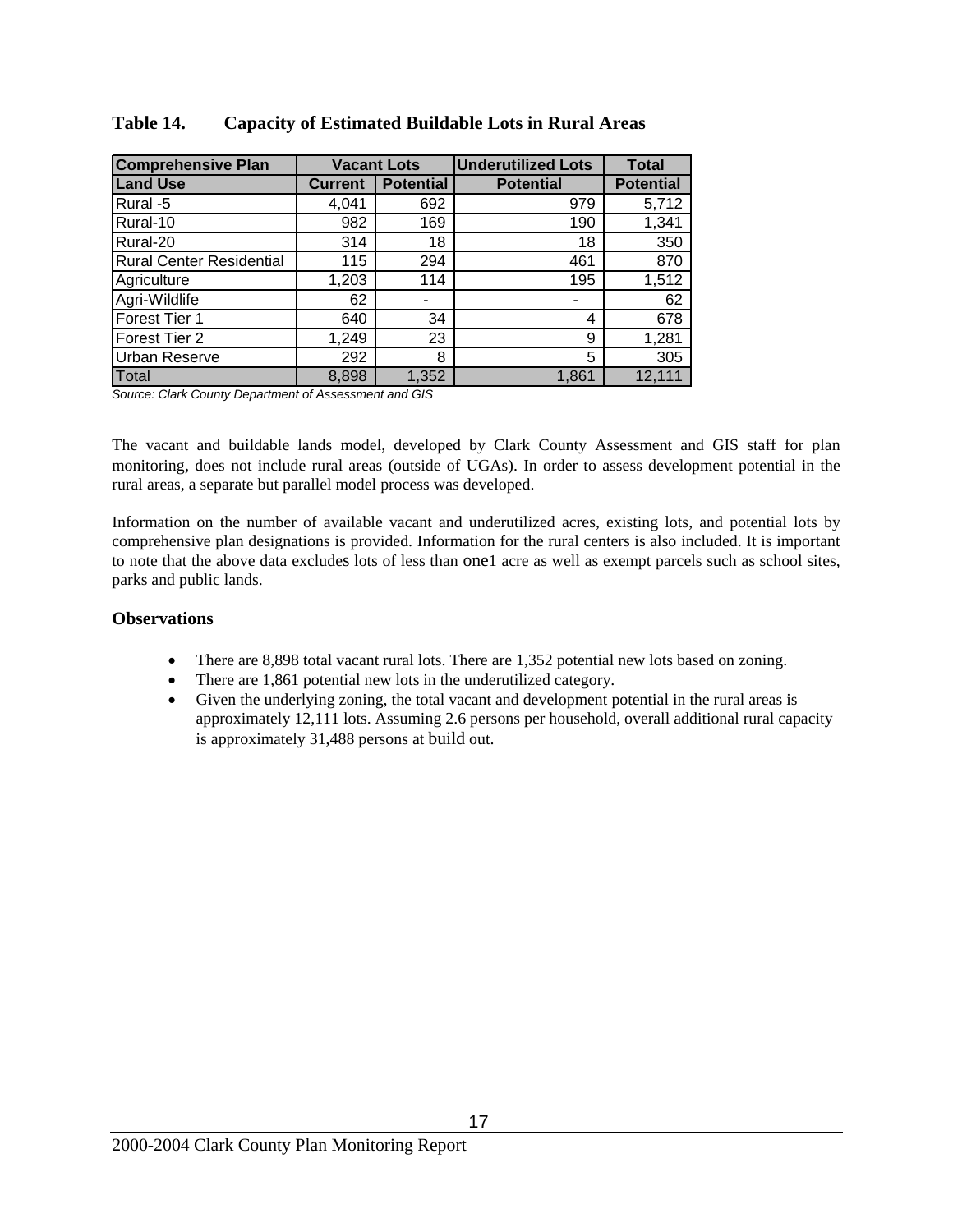# **Evaluation of Activity on Critical Lands**

In 1994, the critical land coverage was made up of critical type I and type II areas. In 2000, the Plan Monitoring Task Force recommended that the types I and II be combined. This change treats both critical land types as one, using the same assumption: if more than 50% of a parcel is classified as critical, the parcel is not considered buildable in the inventory; if less than 50% is critical, the parcel is classified as vacant or underutilized. In 2005, it was suggested that the above methodology be changed so that only the critical portion of a parcel be removed from the inventory. This methodology removes portions of parcels previously categorized as vacant and underutilized; conversely it adds to the inventory portions of parcels that were previously categorized as critical greater than 50%. The net result of this change to the model is that the critical lands are now measured more precisely. It also provides a method of quantifying the percentage of critical land that has been developed. Tables 15 and 16 below provides percentage of critical lands that has developed since 1996.

## **Table 15. Percent of Critical Lands**

|                    | Total acres converted | Acres w/critical converted | % of acres converted w/critical |
|--------------------|-----------------------|----------------------------|---------------------------------|
| <b>Residential</b> | 7467.371              | 1492.89                    | 20.0%                           |
| Commercial         | 1367.56               | 318.47                     | 23.3%                           |
| Industrial         | 1902.741              | 772.44                     | 40.6%                           |

## **Table 16. Critical Lands Converted**

|                    | Total critical acres 1996 | Acres w/critical converted | % of acres converted w/critical |
|--------------------|---------------------------|----------------------------|---------------------------------|
| <b>Residential</b> | 6208                      | 1492.89                    | 24.0%                           |
| Commercial         | 876.931                   | 318.47                     | 36.3%                           |
| Industrial         | 3766.08                   | 772.44                     | 20.5%                           |

- About 20% of residential development has occurred on portions of parcels with critical lands.
- Approximately 41% of industrial development has occurred on portions of parcels with critical lands.
- About 23% of commercial development has occurred on portions of parcels with critical lands.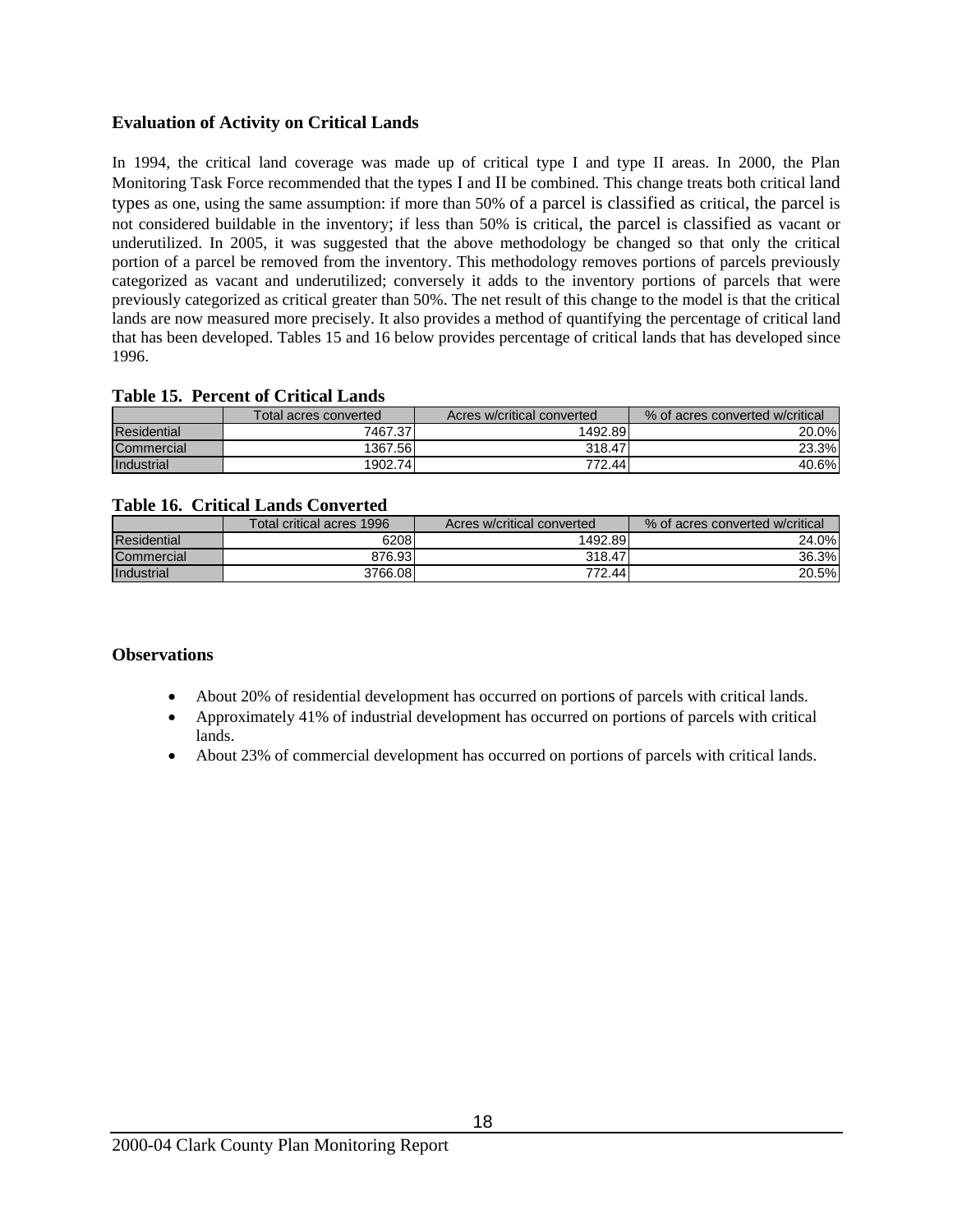## **nfill Development I**

residential built, critical lands with greater than 50%, underutilized lands, etc. The data as presented shows the number of infill cases, total acres, number of units, units per acre, average parcel size, and average lot size. This section presents examples of subdivisions approved as infill development since the adoption of the infill ordinance. The infill developments were compared to the vacant buildable land model classifications of vacant,

# **Table 17. Infill Development**

| Acres by Vacant Lands Model Residential Class for Infill Cases                          |       |                               |                                               |
|-----------------------------------------------------------------------------------------|-------|-------------------------------|-----------------------------------------------|
|                                                                                         |       |                               |                                               |
| <b>Residential Class</b>                                                                |       | Infill Acres Percent of Total |                                               |
| Not Residential                                                                         | 1.00  |                               | 1.4 Office Campus Designated Parcel           |
| <b>Residential Built</b>                                                                | 11.35 | 15.4                          |                                               |
| <b>Residential Exempt</b>                                                               | 2.14  |                               | 2.9 Parcel contains public well owned by CPU? |
| <b>Residential Vacant</b>                                                               | 11.83 | 16.0                          |                                               |
| Vacant w/ Critical GT 50 Percent                                                        | 0.94  | 1.3                           |                                               |
| Underutilized                                                                           | 39.16 | 53.1                          |                                               |
| Underutilized w/ Critical GT 50 Percent                                                 | 7.39  | 10.0                          |                                               |
| <b>Grand Total</b>                                                                      | 73.81 | 100                           |                                               |
| Acres are based on land division permit case parcel size (parent parcel of development) |       |                               |                                               |
| Based on vlm2003P                                                                       |       |                               |                                               |
|                                                                                         |       |                               |                                               |
|                                                                                         |       |                               |                                               |
| Number of Infill Cases                                                                  | 53    |                               |                                               |
| <b>Total Acres of Infill Cases</b>                                                      | 73.81 |                               |                                               |
| <b>Total Number of Units</b>                                                            | 410   |                               |                                               |
| Units per Acre (gross)                                                                  | 5.6   |                               |                                               |
| Average Parcel Size of Infill Project (Acres)                                           | 1.4   |                               |                                               |
| Average Infill Lot Size (Square Feet)                                                   | 5,191 |                               |                                               |
| Median Infill Lot Size (Square Feet)                                                    | 5,000 |                               |                                               |
|                                                                                         |       |                               |                                               |

- Results from the analysis of Clark County Building Division records indicate there were about 74 acres of infill development from 2000 to 2004. The development of these 74 acres resulted in 410 residential units.
- The density of the infill development was 5.6 units per acre.
- The average parcel size was 1.4 acres and average lot size is 5,191 square feet.